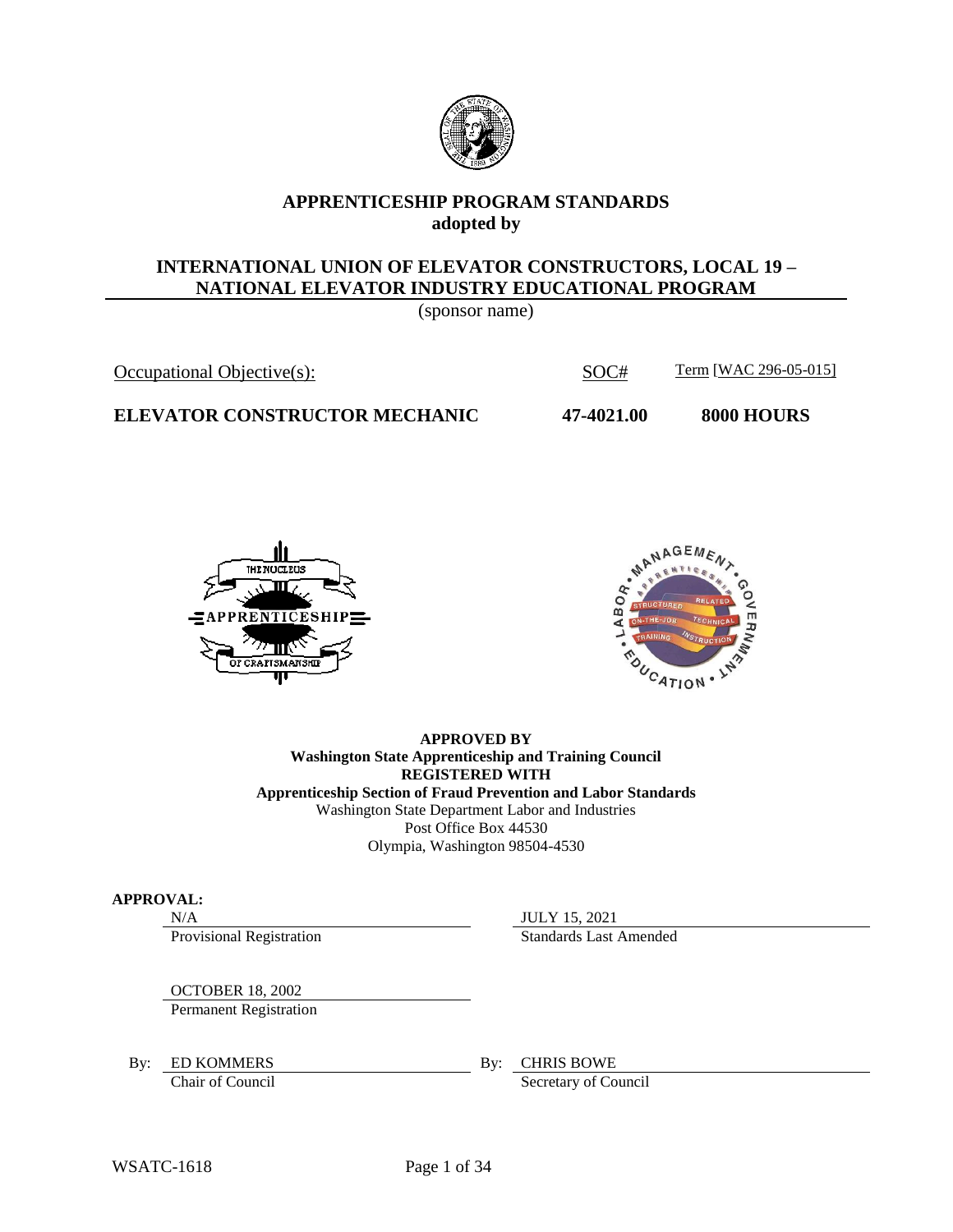# **INTRODUCTION**

This document is an apprenticeship program standard. Apprenticeship program standards govern how an apprenticeship works and have specific requirements. This document will explain the requirements.

The director of the Department of Labor and Industries (L&I) appoints the Washington State Apprenticeship and Training Council (WSATC) to regulate apprenticeship program standards. The director appoints and deputizes an assistant director to be known as the supervisor of apprenticeship who oversees administrative functions through the apprenticeship section at the department.

The WSATC is the sole regulatory body for apprenticeship standards in Washington. It approves, administers, and enforces apprenticeship standards, and recognizes apprentices when either registered with L&I's apprenticeship section, or under the terms and conditions of a reciprocal agreement. WSATC also must approve any changes to apprenticeship program standards.

Apprenticeship programs have sponsors. A sponsor operates an apprenticeship program and declares their purpose and policy herein to establish an organized system of registered apprenticeship education and training. The sponsor recognizes WSATC authority to regulate and will submit a revision request to the WSATC when making changes to an apprenticeship program standard.

Apprenticeships are governed by federal law (29 U.S.C 50), federal regulations (29 CFR Part 29 & 30), state law (49.04 RCW) and administrative rules (WAC 296-05). These standards conform to all of the above and are read together with federal and state laws and rules

Standards are changed with WSATC approval. Changes are binding on apprentices, sponsors, training agents, and anyone else working under an agreement governed by the standards. Sponsors may have to maintain additional information as supplemental to these standards. When a standard is changed, sponsors are required to notify apprentices and training agents. If changes in federal or state law make any part of these standards illegal, the remaining parts are still valid and remain in force. Only the part made illegal by changes in law is invalid. L&I and the WSATC may cooperate to make corrections to the standards if necessary to administer the standards.

Sections of these standards identified as bold "**insert text**" fields are specific to the individual program standards and may be modified by a Sponsor submitting a revised standard for approval by the WSATC. All other sections of these standards are boilerplate and may only be modified by the WSATC. See WAC 296-05-003 for the definitions necessary for use with these Standards.

Sponsor Introductory Statement (Required):

**The following Standards for the development of apprentices have been prepared by the International Union Of Elevator Constructions, Local 19 – National Elevator Industry**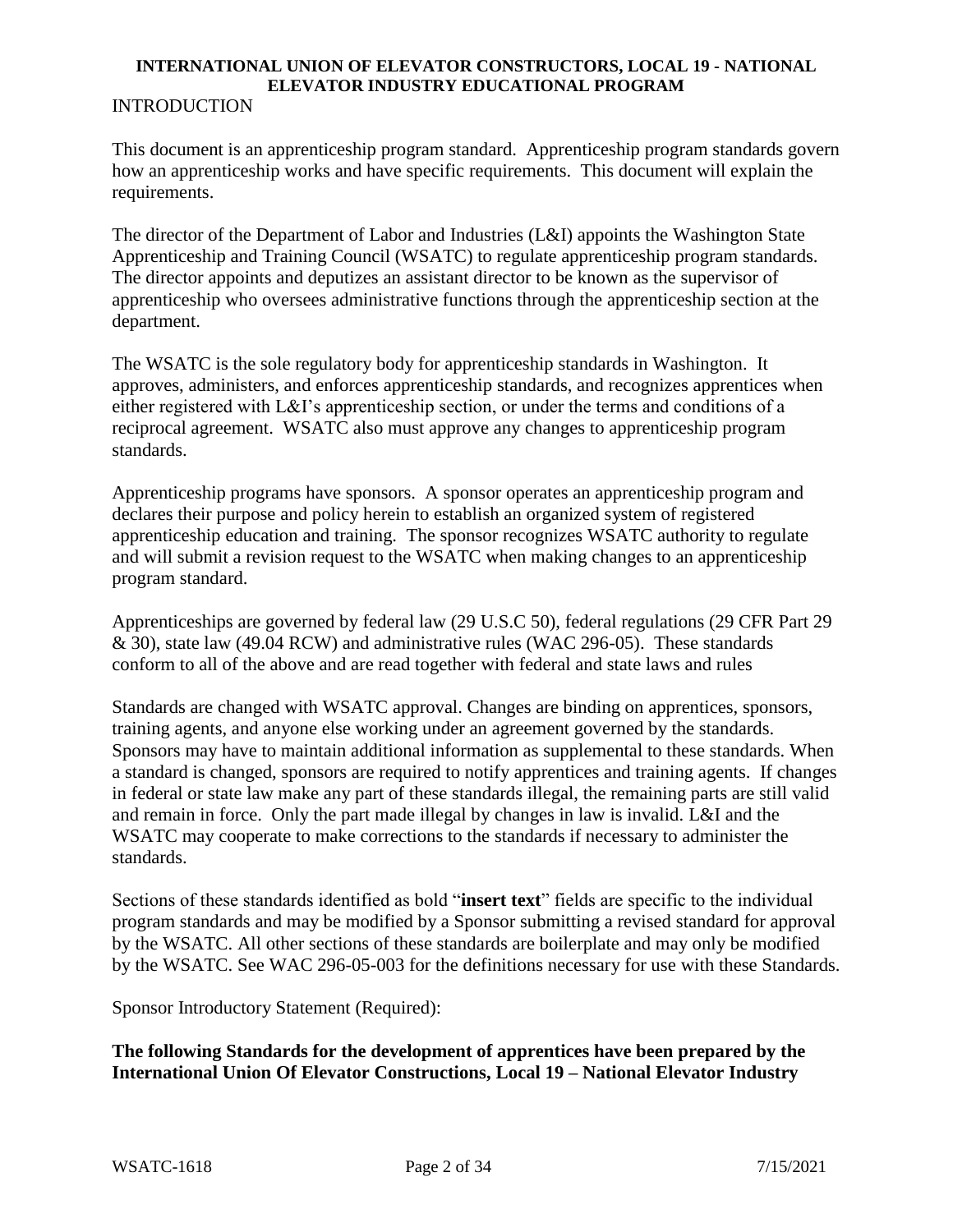#### **INTERNATIONAL UNION OF ELEVATOR CONSTRUCTORS, LOCAL 19 - NATIONAL ELEVATOR INDUSTRY EDUCATIONAL PROGRAM Educational Program. When approved by and registered with the Registration Agency, the Standards will govern the training of apprentices in this industry.**

## **I. GEOGRAPHIC AREA COVERED:**

The sponsor must train inside the area covered by these Standards. If the sponsor wants to train outside the area covered by these standards, the sponsor must enter a portability agreement with a sponsor outside the area, and provide evidence of such an agreement for compliance purposes. Portability agreements permit training agents to use apprentices outside the area covered by the standards. Portability agreements are governed by WAC 296-05-009.

**The geographical area covered shall be the State of Washington except for Clark, Skamania, Klickitat, Cowlitz, and Wahkiakum counties; the following counties in the state of Idaho: Boundary, Bonner, Koontenai, Shoshone, Benewah, Latah, Clearwater, Nez Perce, Idaho, Lewis, Adams, Valley, Lemhi, and Washington; and the following counties in the state of Oregon: Umatilla, Wallowa, Union, and Baker.**

**Note that while the Washington State Apprenticeship and Training Council has no responsibility or authority in the states of Idaho or Oregon, the Joint Apprenticeship Committee (JAC) will apply the same standards and guidelines to apprentices registered to the sponsor while working in these states.**

### **II. MINIMUM QUALIFICATIONS:**

Minimum qualifications must be clearly stated and applied in a nondiscriminatory manner [WAC 296-05-015(17)].

- Age: **All applicants shall be at least eighteen (18) years of age.**
- Education: **Applicants shall be high school graduates or provide proof of equivalent educational attainment such as successfully passing the GED Tests or High School Equivalency Test. Each applicant shall submit, with the completed application, a high school transcript or high school diploma, or an official report of GED or High School Equivalency test results.**
- Physical: **Must be physically fit to perform the duties of the trade.**
- Testing: **All applicants shall pass an examination designed to test the applicants reading and math skills and aptitude for employment in the elevator industry. A score of 70% is the minimum passing score.**

Other: **None**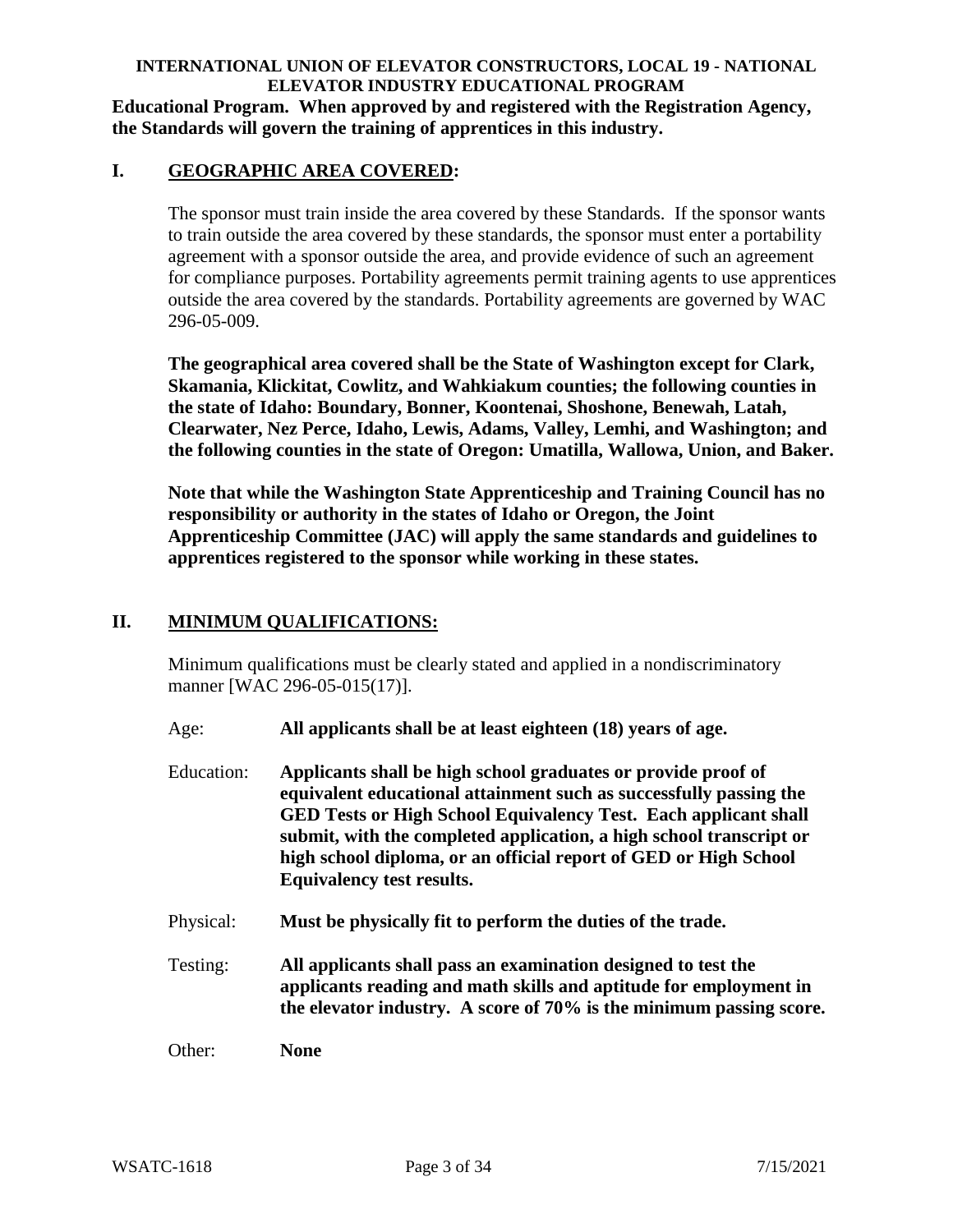# **III. CONDUCT OF PROGRAM UNDER WASHINGTON EQUAL EMPLOYMENT OPPORTUNITY PLAN:**

Sponsors with five (5) or more apprentices must adopt an Equal Employment Opportunity (EEO) Plan and Selection Procedure (chapter 296-05 WAC and 29 CFR Part 30).

The recruitment, selection, employment and training of apprentices during their apprenticeship shall be without discrimination because of race, sex (including pregnancy and gender identity), sexual orientation, color, religion, national origin, age, genetic information, disability or as otherwise specified by law. The sponsor shall take positive action to provide equal opportunity in apprenticeship and will operate the apprenticeship program as required by the rules of the Washington State Apprenticeship and Training Council and Title 29, Part 30 of the Code of Federal Regulations.

### A. Selection Procedures:

- **1. The employer shall select apprentices from a pool of applicants created in the manner set forth below.**
	- **a. Contractors covered by Executive Order 11246 may elect to select apprentices in accordance with the provisions, goals, and timetables of their current affirmative action plan, provided that such plan is currently approved by the Office of Federal Contract Compliance Programs (OFCCP) and a copy of such plan is on file with the JAC.**
	- **b. Contractors electing not to follow paragraph (a) above shall select their apprentices from a pool of applicants created in the manner set forth below.**
		- **(1) APPLICANT POOL**
			- **(a) The JAC will announce recruitment periods a minimum of thirty (30) days in advance. The JAC recognizes two distinct areas within the state for separate recruitment announcements, for which separate ranked lists will be developed.**
				- **Area 1: Western Washington**
				- **Area 2: Eastern Washington**

**If a ranked list in an Area (1 or 2) becomes exhausted, the JAC will offer apprenticeship opportunities to those from the other list until a recruitment for that Area can be completed (including announcement, testing, and interviews) resulting in a new ranked list.**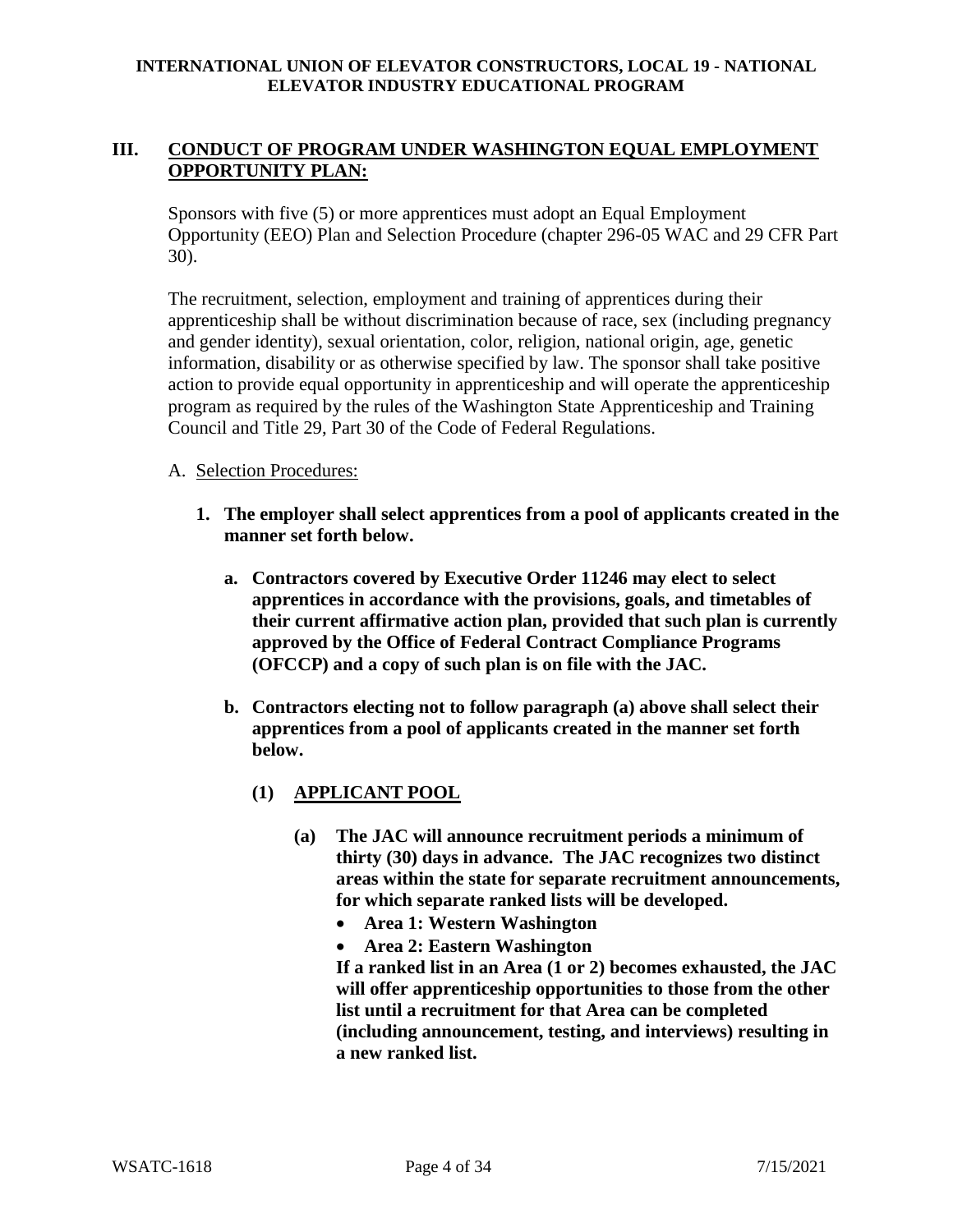- **(b) Every person requesting an application shall be recorded on the applicant log and shall be furnished an application package which will include:**
	- **1) Apprenticeship Application**
	- **2) Information relating to work in the trade as an apprentice.**
- **(c) Individuals receiving applicant packages shall return the complete information, including copies of the applicant's proof of age, high school diploma or high school transcripts or G.E.D. in no more than fifteen (15) days. Any individual who fails to return the information within fifteen (15) days shall be noted on the applicant log as being ineligible for consideration at this time.**
- **(d) Any individual who meets the eligibility requirements and who returns a completed package within fifteen (15) days of its receipt shall be considered an applicant and eligible for testing and interview.**
- **(e) Notices shall also be sent to applicants who have previously been interviewed and ranked, advising them of the opportunity to re-interview.**
- **(f) In the event any applicant fails to respond to notices sent to appear for testing or interviewing as described in (2) Testing, Interviewing and Other Requirements, shall be removed from the pool of applicants and notation of such shall be made on the applicant log.**
- **(g) Qualified applicants remaining on a preceding ranking list will automatically be carried forward on the new ranking list and slotted in wherever their score placed them for a period of up to two (2) years from the date of original placement in the pool of eligibles, unless the applicant has been removed from the list by their own written request or following failure to respond to an apprentice opening. Applicants, who were not placed during the two (2) year period that they were on the ranking list, will be required to reapply.**

# **(2) TESTING, INTERVIEWING AND OTHER REQUIREMENTS**

**(a) All applicants shall be given an examination designed to test the applicant's reading and math skills and aptitude for employment in the elevator industry, which shall be scored on a pass/fail basis. A score of 70% is the minimum passing**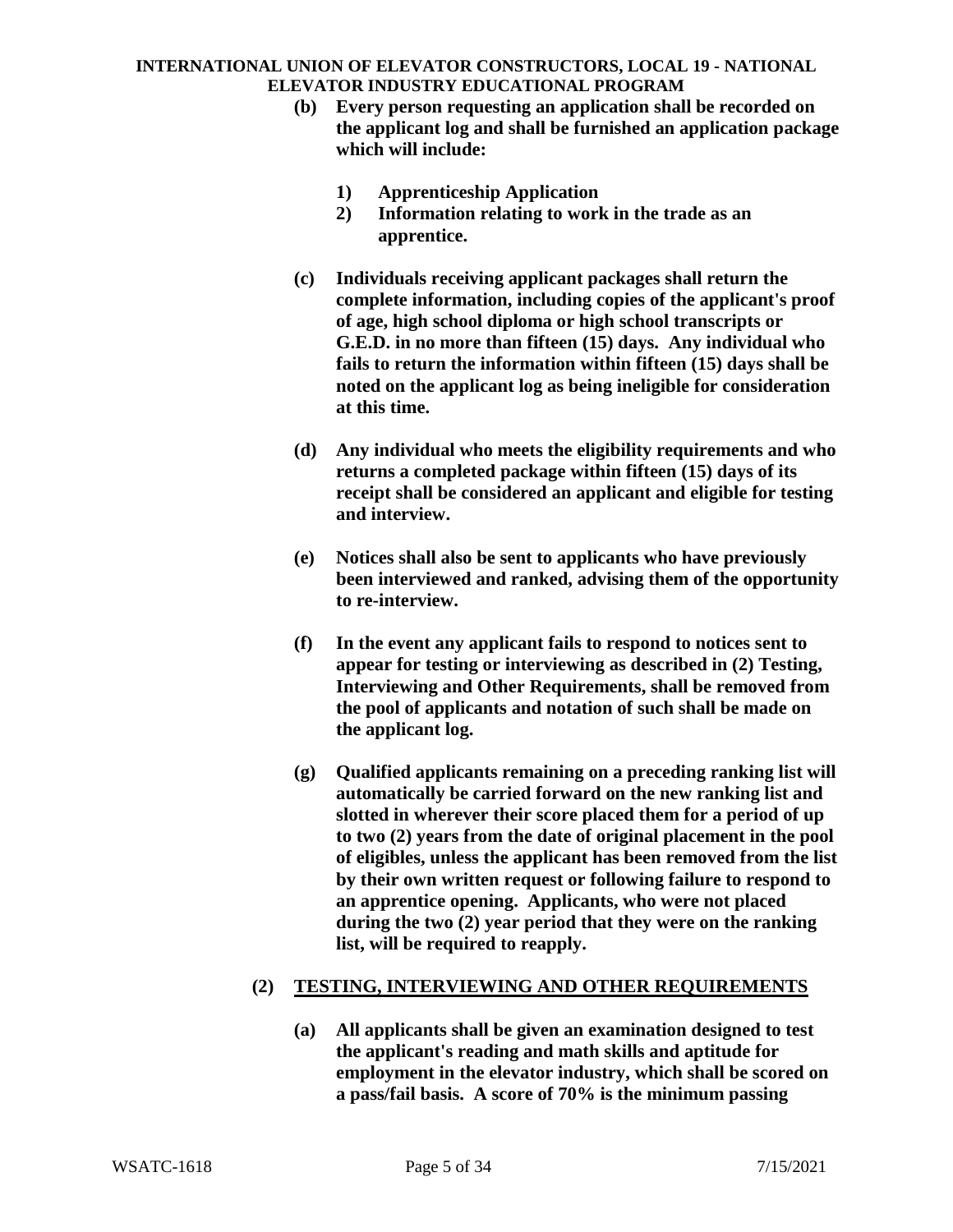**grade. Applicants not passing the test will not be interviewed and will be removed from the pool of applicants. Applicants may be assessed an examination fee if notice is included in the recruitment announcement. Applicant will be required to show identification at time of testing such as Washington State Drivers License (WSDL) or other valid proof.**

- **(b) Applicants passing the test shall be eligible to be interviewed, consistent with the JAC's projected employment needs.**
- **(c) Interviews shall be conducted by committee consisting of at least two individuals, one from the employer and one from the IUEC.**
- **(d) Each interview session shall be scheduled to provide time to adequately cover each interview grading area.**
- **(e) The interview committee shall have in its possession for review with regard to each applicant: an application form, high school diploma or high school transcripts or G.E.D. Certificate and proof of age.**
- **(f) After a brief introduction, the committee will ask questions of the applicant with the purpose of finding out as much as possible about the applicant as an individual and about the applicant's capacity to participate in apprenticeship.**
- **(g) Questions for the interview and for purposes of evaluation will be on topics related to job performance such as: work experience, school record, mechanical abilities, and motivation.**
- **(h) Answers to questions must be recorded during the interview to produce a record for the applicant's file.**
- **(i) All applicants must be asked the same questions.**
- **(j) Applicants scoring 69 points and below will not be considered for apprenticeship.**
- **(k) The JAC shall notify, via first class mail, all individuals interviewed of the results of the interview, including their score and ranking. The individuals interviewed shall be placed into four tiers based upon their composite score as follows:**

| Tier 1 | 96 - 100 points |
|--------|-----------------|
| Tier 2 | 90 - 95 points  |
| Tier 3 | 80 - 89 points  |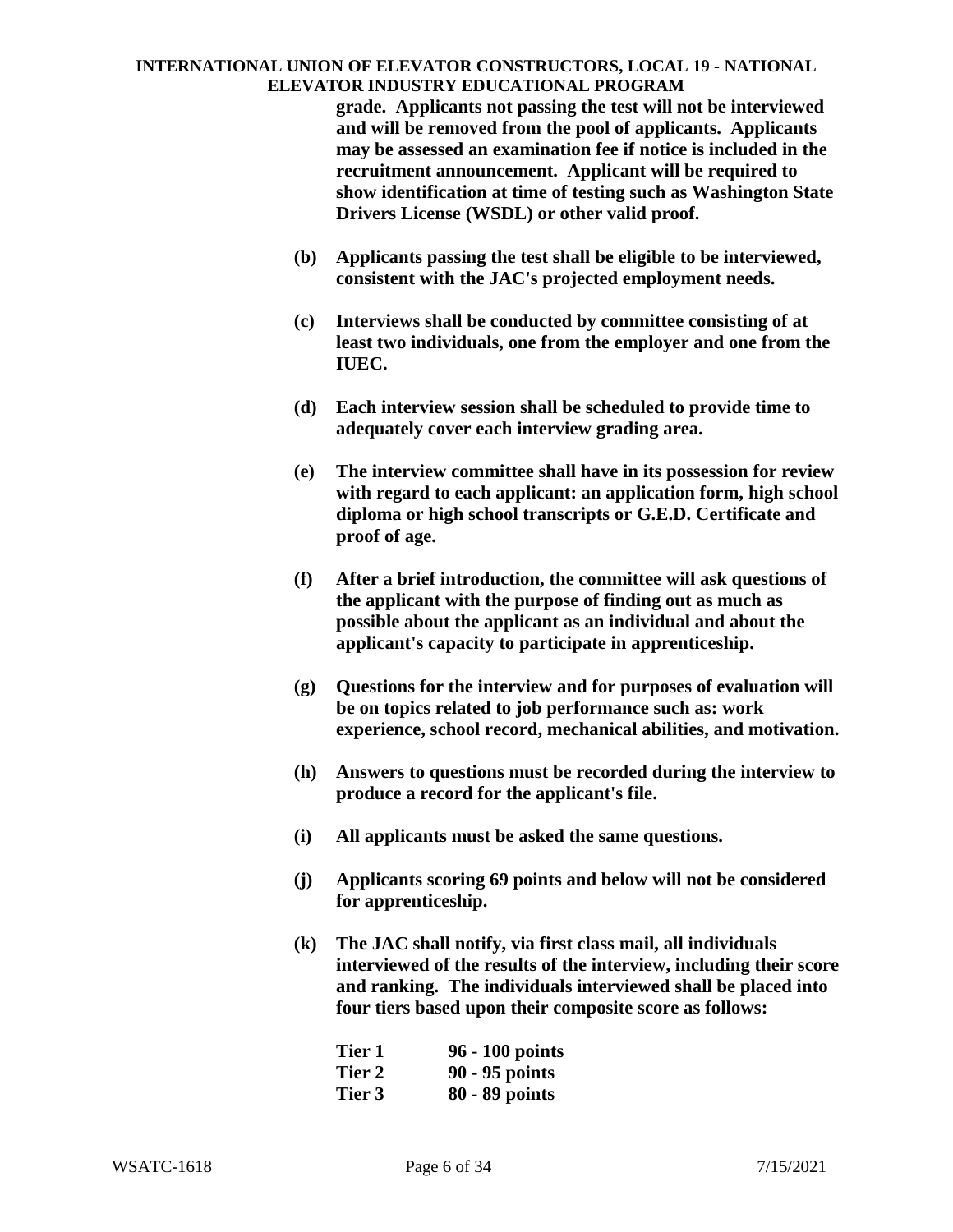**Tier 4 70 - 79 points**

**Placement Process**

- **1) Unemployed apprentices will be placed prior to selecting new apprentices, according to program policy.**
- **2) Applicant will be placed in order of their rank in the pool of eligibles according to the following procedure:**
	- **a) Employers may select any applicant in descending order from Tier 1 until this tier is exhausted.**
	- **b) When Tier 1 is exhausted, employers may select any applicant in descending order from Tier 2 until this tier is exhausted.**
	- **c) When Tier 2 is exhausted, employers may select any applicant in descending order from Tier 3 until this tier is exhausted.**
	- **d) When Tier 3 is exhausted, employers may select any applicant in descending order from Tier 4 until this tier is exhausted.**
- **(l) Final approval or rejection of an application submitted will be made by JAC which will review the applicant's eligibility for entry into the Program. If the application is rejected, the applicant will be notified of the rejection and the reason therefore, by first class mail and return receipt requested, by the JAC.**
- **(m) Upon selection, pass a valid drug test. (Paid for by employer)**
- **(n) Consent to a post offer pre-hire medical exam.**
- **(3) EXCEPTIONS: (Direct Entry) Pre-employment drug testing may be required for all of the following methods, if it is a condition of employment.**
	- **(a) An individual who is or who has worked for a signatory or non-signatory employer and who, of his/her own choosing, solicits membership as a journey worker and does not qualify as a journey worker, will be evaluated in accordance with the procedures for granting credit for previous experience and registered by the JAC at the appropriate period of apprenticeship based on previous work experience and related training. Any such individual not eligible for credit for previous experience must make application in accordance with the normal application and selection procedure. Entry into the program shall be done without regards to race, color, religion, national origin or sex.**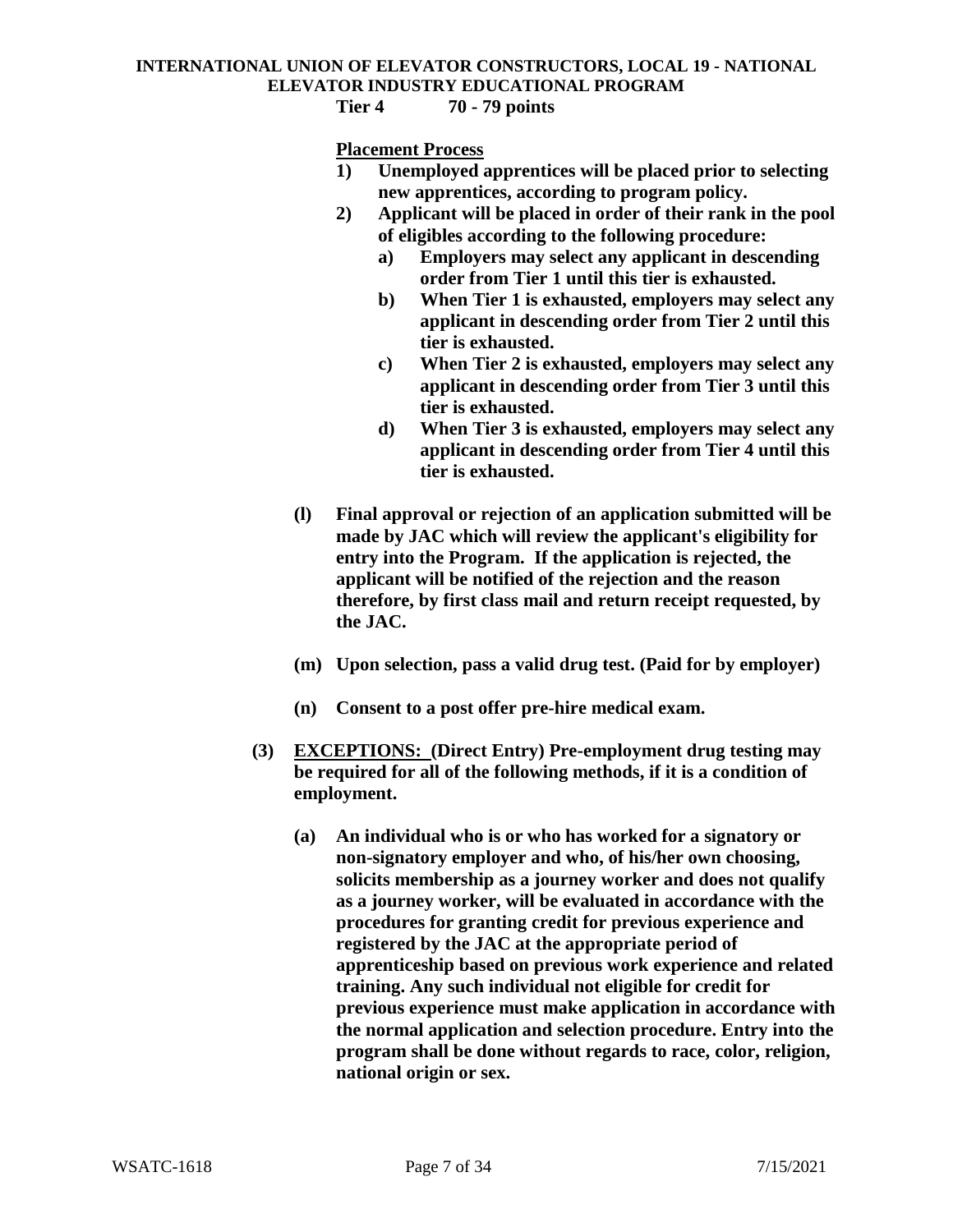- **(b) An individual who signs an authorization card during an organizing effort wherein more than 50 percent of the employees have signed, whether or not the employer becomes signatory, an individual not qualifying as a journey-level worker shall be evaluated by the committee and registered at the appropriate period of apprenticeship based upon previous work experience and related training provided they meet current minimum qualifications.**
- **(c) Transfers - Upon approval by the JAC, apprentices transferring from a registered IUEC apprenticeship program will be transferred at the level of wage rate percentage, period, and related training indicated on official documents supplied by the transferring program.**
- **(d) There are two methods by which a veteran may be granted direct entry. Entry of veterans will be done without regard to race, color, religion, national origin or sex of the applicant. Veterans may be required to take an entry examination and be interviewed as described in Section III.A.1.b(2) of these standards. Veterans must complete an application.**
	- **1) Veterans that have completed military technical training school and participated in a registered apprenticeship program or completed military technical training school in a recognized apprenticeable occupation during their military service may be granted direct entry.**
		- **a) The JAC will evaluate the military training and onthe-job experience for granting credit for advanced standing. Such credit will be granted in accordance with established apprenticeship rules and statements found in Section VII of these standards and must be requested by the applicant. The request for credit will be evaluated and determination made by the JAC during the initial probationary period when actual on-the-job learning and related instruction performance can be examined. Consideration will also be given for previous work, training/education record and evaluation of the apprentices' performance skill and knowledge demonstrated during the initial probationary period.**
	- **2) Veterans that have completed military service and have not completed military technical school in a recognized apprenticeship occupation may be granted direct entry. The JAC may give veterans special consideration for entry into the apprenticeship program.**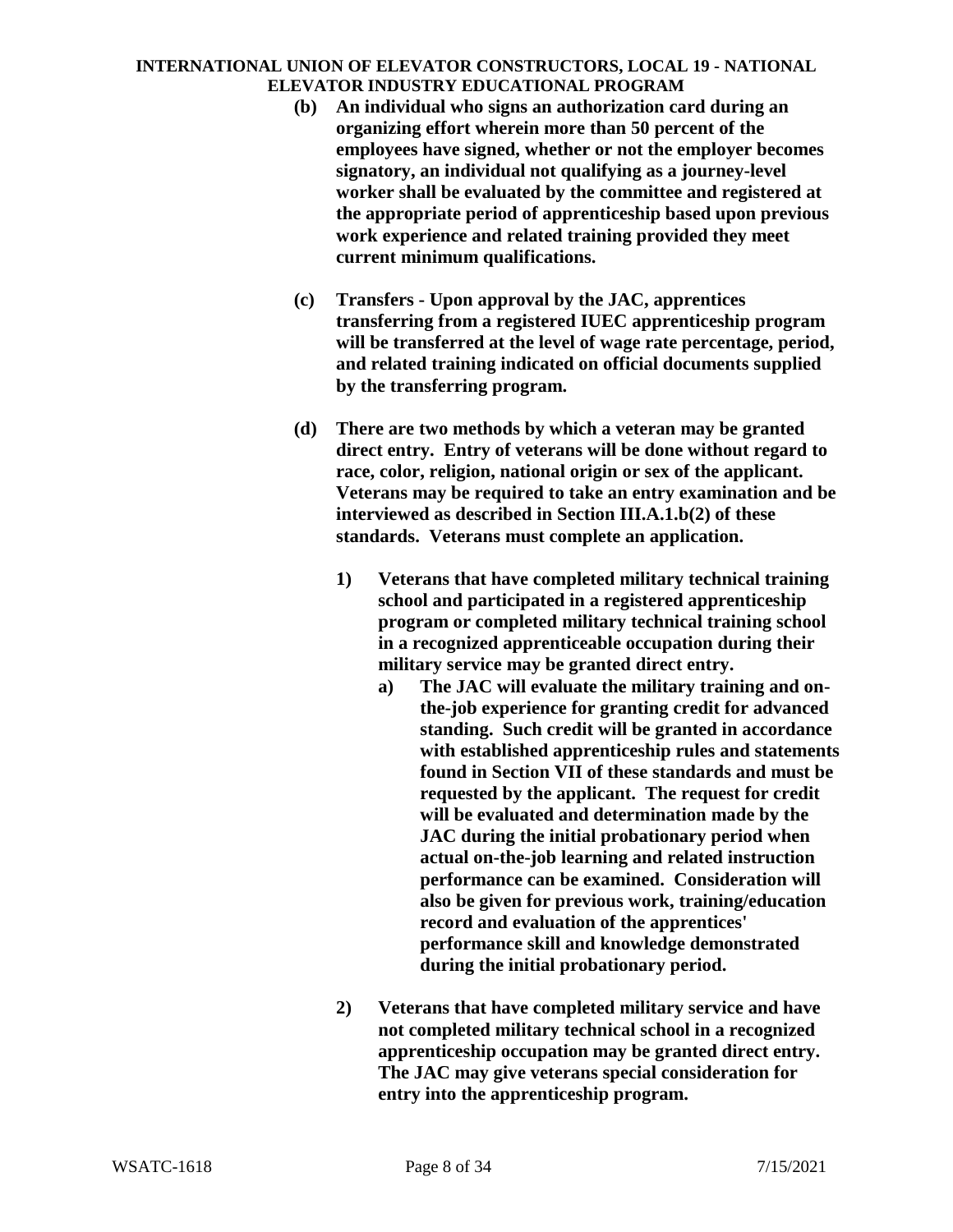B. Equal Employment Opportunity Plan:

**In order to allow positive recruitment and full utilization of minorities and women in the apprenticeship program, the JAC pledges to the procedures and methods covered in this section.**

**The JAC pledges to engage in various outreach and positive recruitment activities by employing the following approach:**

- **1. Thirty days in advance of a recruitment, the JAC will send to community outreach organizations and facilities, which can assist in securing, qualified minority and female applicants, throughout the area for which a need for apprentices has been identified as described in Section III.A.1.b.(1)(a).**
- **2. In addition to the notifications to minority group and female referral organizations, the JAC will cause to be notified thirty (30) days in advance of recruitment the following:**
	- **a. The Department of Labor Apprenticeship and Training Office and the State Apprenticeship Council (SAC) (if applicable) representatives serving the program.**
	- **b. WorkSource offices.**
	- **c. Newspapers which are circulated in the minority community and among women.**
- **3. Announcement of apprenticeship opportunities and information concerning signatory contractors operating within the outreach organizations' geographical area.**
- **4. Participating in existing outreach programs whose focus is the recruitment and preparation of minority and female apprenticeship applicants.**
- **5. For those contractors seeking to employ apprentices on projects covered by a regulatory agency set aside, selection may be made outside of tier order if necessary to meet the goals and timetables established for apprentices by the contracting agency bid specifications for affirmative action purposes. A copy of the bid specifications dealing with the set aside shall be submitted and retained by the committee.**
- C. Discrimination Complaints:

Any apprentice or applicant for apprenticeship who believes they have been discriminated against may file a complaint with the supervisor of apprenticeship (WAC 296-05-443).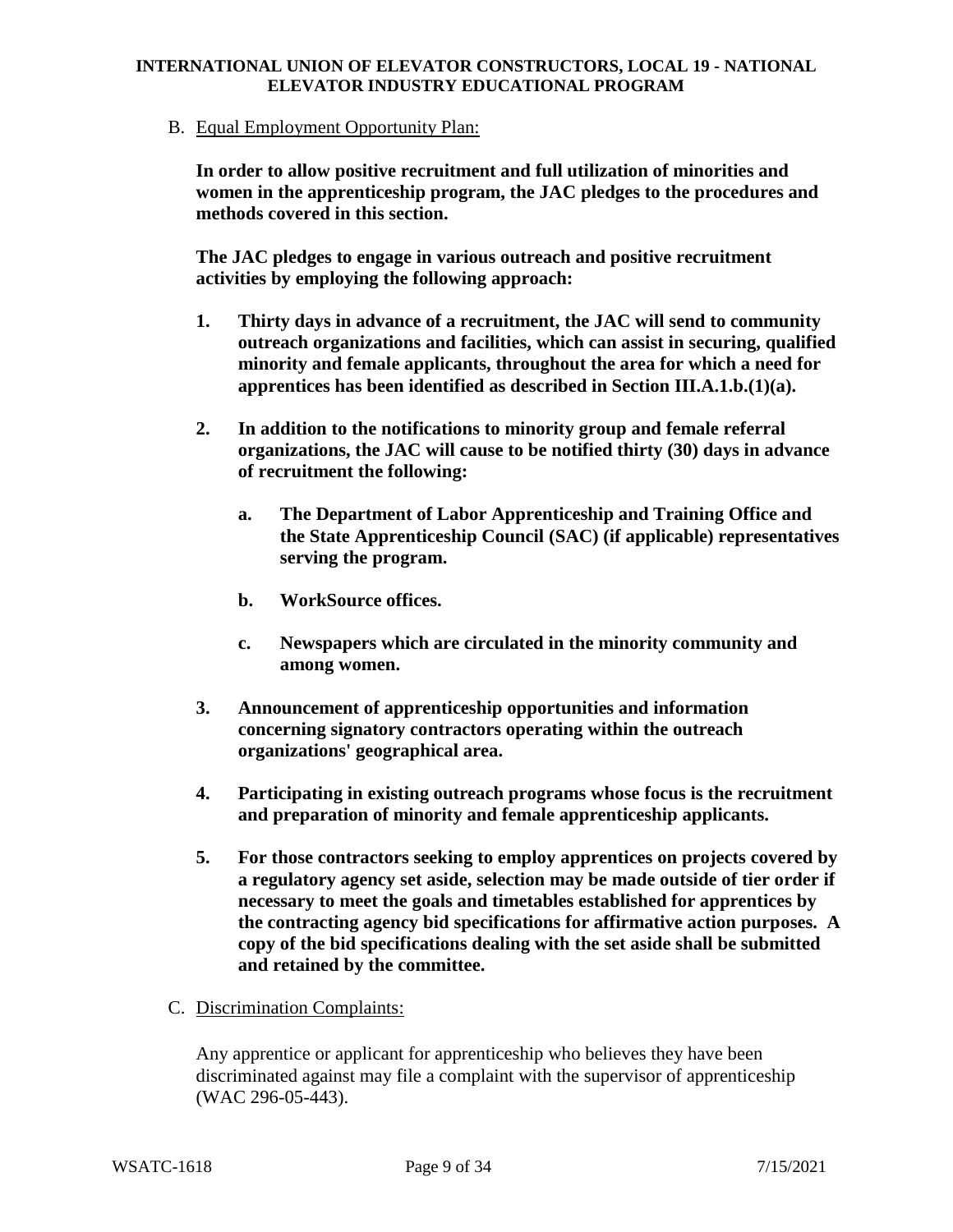## **IV. TERM OF APPRENTICESHIP:**

The term of apprenticeship for an individual apprentice may be measured through the completion of the industry standard for on-the-job learning (at least two thousand hours) (time-based approach), the attainment of competency (competency-based approach), or a blend of the time-based and competency-based approaches (hybrid approach) [WAC 296- 05-015].

**The term of apprenticeship shall consist of four (4) years with a minimum OJT attainment of 8000 hours.**

### **V. INITIAL PROBATIONARY PERIOD:**

An initial probationary period applies to all apprentices, unless the apprentice has transferred from another program. During an initial probationary period, an apprentice can be discharged without appeal rights. An initial probationary period is stated in hours or competency steps of employment. The initial probationary period is not reduced by advanced credit or standing. During an initial probationary period, apprentices receive full credit for hours and competency steps toward completion of their apprenticeship. Transferred apprentices are not subject to additional initial probationary periods [WAC 296-05-003].

The initial probationary period is [WAC 296-05-015(22)]:

- A. The period following the apprentice's registration into the program. An initial probationary period must not be longer than twenty percent of the term of the entire apprenticeship, or longer than a year from the date the apprenticeship is registered. The WSATC can grant exemptions for longer initial probationary periods if required by law.
- B. The period in which the WSATC or the supervisor of apprenticeship may terminate an apprenticeship agreement at the written request by any affected party. The Sponsor or the apprentice may terminate the agreement without a hearing or stated cause. An appeal process is not available to apprentices during their initial probationary period.
- **C. In no case shall the initial probationary period exceed 1600 hours of employment as an apprentice or 12 months from the date of registration, whichever is less.**

**The records for each probationary apprentice shall be reviewed prior to the end of the probationary period. Records shall consist of periodic reports from the apprentice's employer or employers, a complete record of attendance and grades in related instruction, and any disciplinary action taken during the probationary period. Any probationary apprentice considered to be unsatisfactory after a**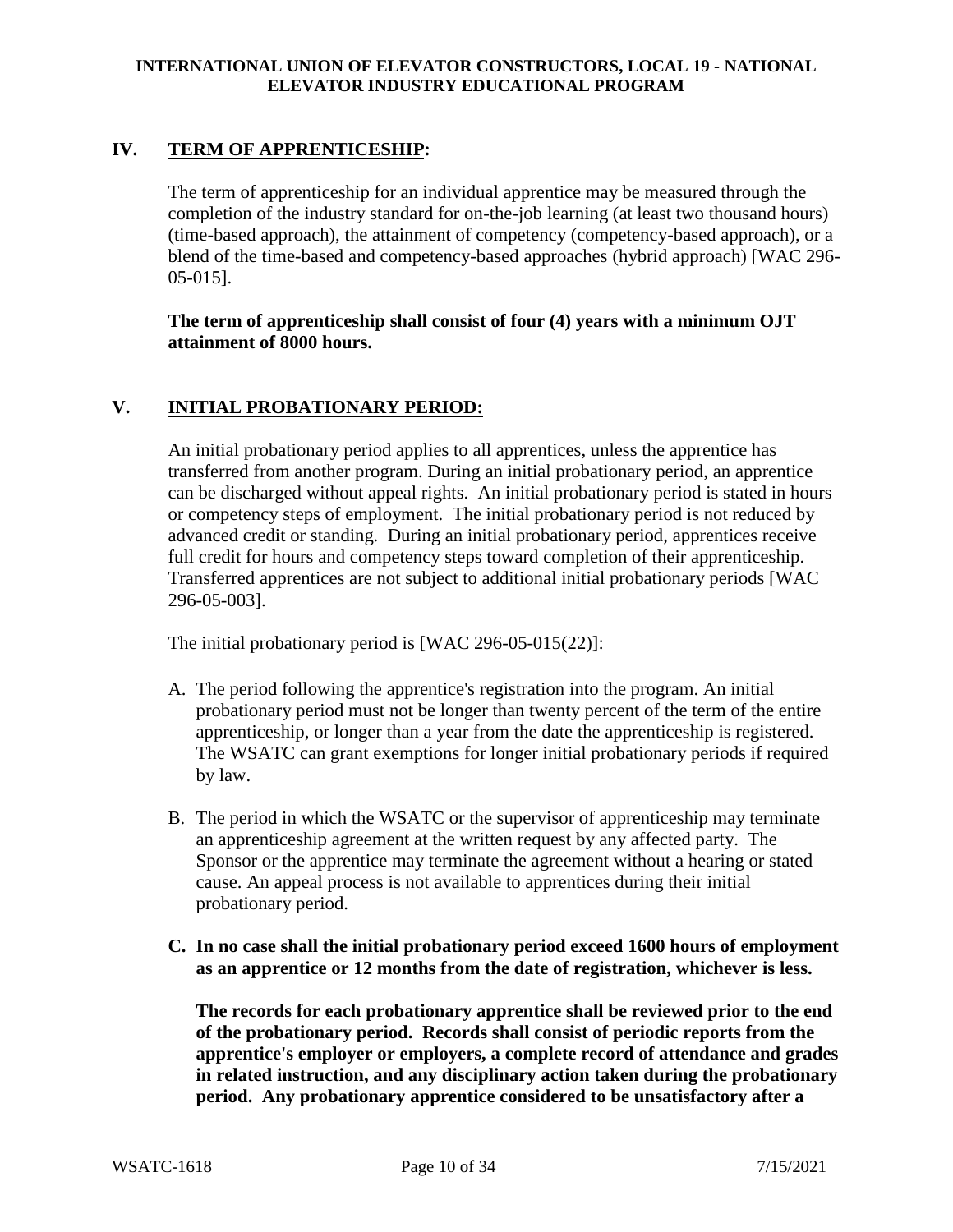**review of the probationary records shall his or her Apprenticeship Agreement canceled before the expiration of the probationary period, and the Registration Agency will be so notified.**

**Each probationary apprentice evaluated as satisfactory after a review of the probationary records shall be given full credit for the probationary period and continued in the program.**

# **VI. RATIO OF APPRENTICES TO JOURNEY LEVEL WORKERS:**

Supervision is the necessary education, assistance, and control provided by a journeylevel employee on the same job site at least seventy-five percent of each working day, unless otherwise approved by the WSATC. Sponsors ensure apprentices are supervised by competent, qualified journey-level employees. Journey level-employees are responsible for the work apprentices perform, in order to promote the safety, health, and education of the apprentice.

- A. The journey-level employee must be of the same apprenticeable occupation as the apprentice they are supervising unless otherwise allowed by the Revised Code of Washington (RCW) or the Washington Administrative Code (WAC) and approved by the WSATC.
- B. The numeric ratio of apprentices to journey-level employees may not exceed one apprentice per journey-level worker [WAC 296-05-015(5)].
- C. Apprentices will work the same hours as journey-level workers, except when such hours may interfere with related/supplemental instruction.
- D. Any variance to the rules and/or policies stated in this section must be approved by the WSATC.
- E. The ratio must be described in a specific and clear manner, as to the application in terms of job site, work group, department or plant:
	- **A. The ratio of apprentice to journey-level worker shall not exceed one (1) apprentice to one (1) journey-level worker regularly employed on the jobsite. The employer, or the person designated by the employer such as the superintendent, foreman, or mechanic, shall be responsible for the training of the apprentice on the job. Apprentices shall be under the general supervision of the employer and under the direct supervision of the mechanic to whom they are assigned.**
	- **B. Exceptions:** (Approved July 17, 2014)
		- **1. On jobsites were 2 teams or more are working (a team is defined as one apprentice and one journey level worker); One extra apprentice may be**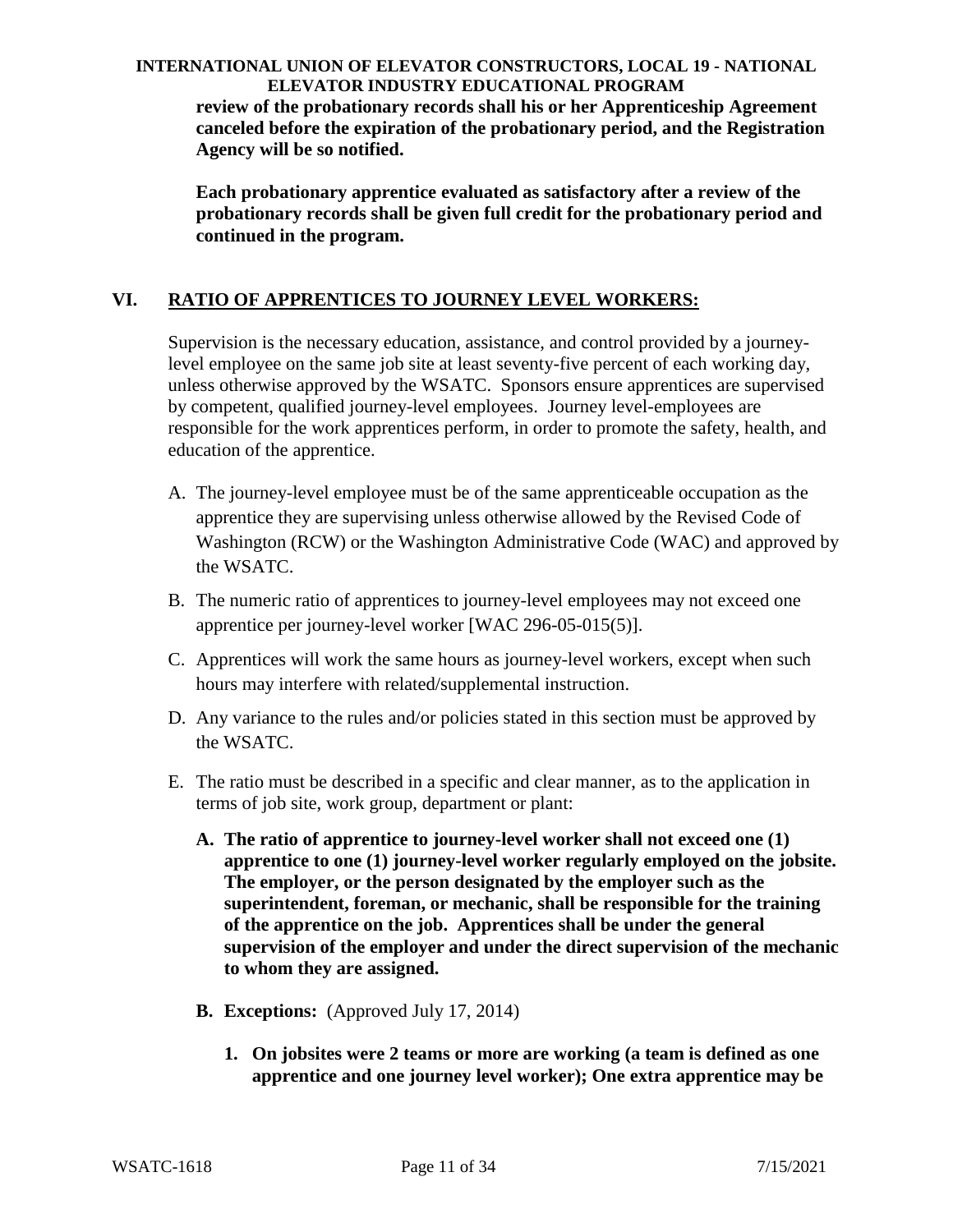**INTERNATIONAL UNION OF ELEVATOR CONSTRUCTORS, LOCAL 19 - NATIONAL ELEVATOR INDUSTRY EDUCATIONAL PROGRAM employed for the first two teams and one extra apprentice for each additional three teams.**

> **2. Contract Service Work: An apprentice in the second, third, or fourth year (excludes initial probationary apprentices and those who have not completed the full first year of RSI training) may work alone under the general supervision of a journey level worker in his or her assigned district provided the apprentice is met on the first job daily. The apprentice shall notify the office and/or journey level worker when changing jobs and at the completion of the workday. (The word "district" means the regular contract service route of the mechanic or mechanics to which the apprentice has been assigned that day.)**

**While working alone, the apprentice shall perform only oiling, cleaning, greasing, painting, replacing of combplate teeth, relamping and fixture maintenance, the inspection, cleaning and lubrication of hoistway doors, car tops, bottoms, and pits, observing operation of equipment and at no time when working alone shall the apprentice perform any other work or function normally performed by journey level workers.**

**The regular work week shall be Monday - Friday, each consisting of eight (8) consecutive work hours (with an unpaid lunch period) between 6 A.M. and 6 P.M.**

# **VII. APPRENTICE WAGES AND WAGE PROGRESSION:**

- A. Apprentices must be paid at least Washington's minimum wage, unless a local ordinance or a collective bargaining agreement require a higher wage. Apprentices must be paid according to a progressively increasing wage scale. The wage scale for apprentices is based on the specified journey-level wage for their occupation. Wage increases are based on hours worked or competencies attained. The sponsor determines wage increases. Sponsors must submit the journey-level wage at least annually or whenever changed to the department as an addendum to these standards. Journey-level wage reports may be submitted on a form provided by the department. Apprentices and others should contact the sponsor or the Department for the most recent Journey-level wage rate.
- B. Sponsors can grant advanced standing, and grant a wage increase, when apprentices demonstrate abilities and mastery of their occupation. When advanced standing is granted, the sponsor notifies the employer/training agent of the wage increase the apprenticeship program standard requires.
- C. **Elevator Constructor Mechanic**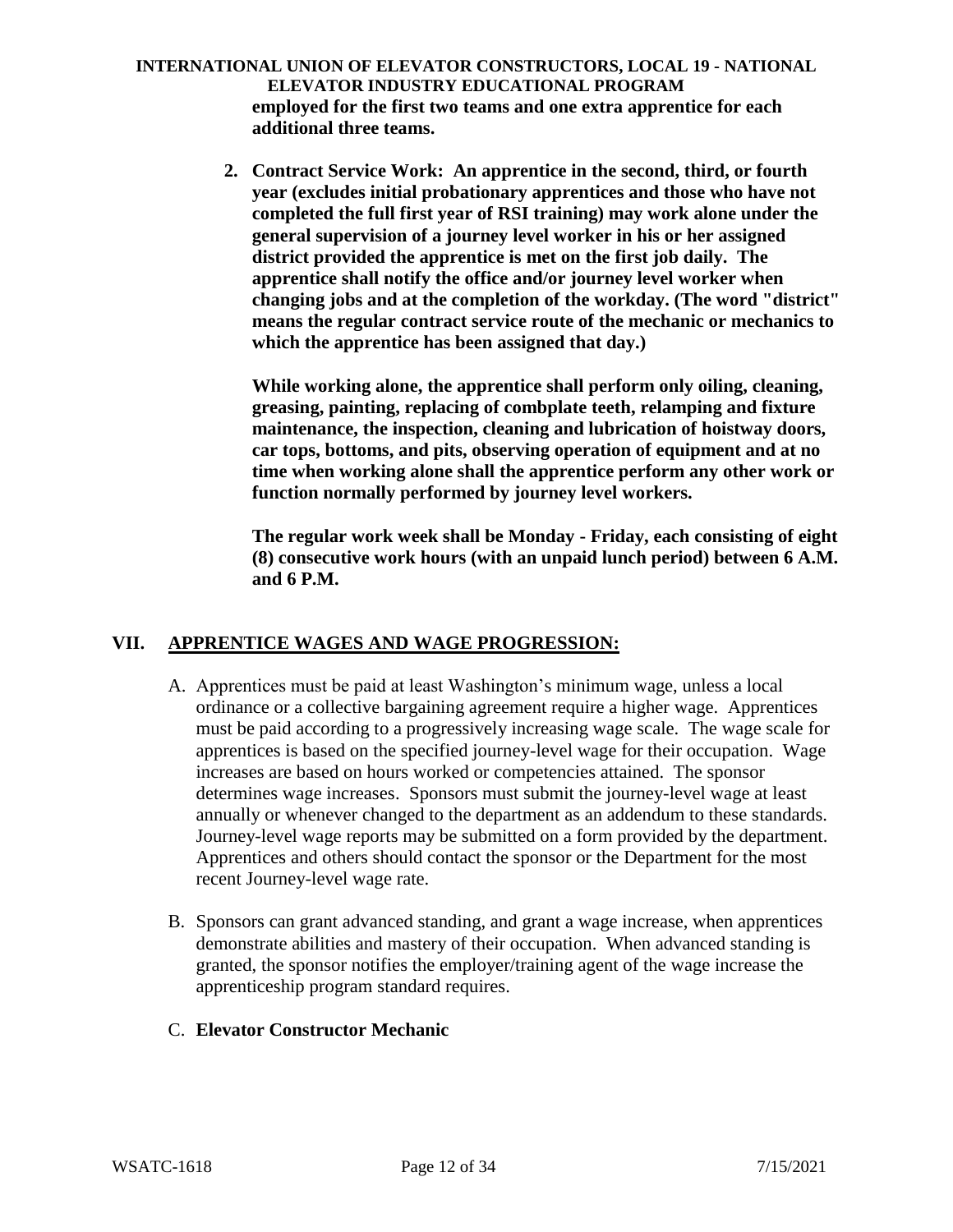| Step                    | Hour Range or competency step                                                                                                                                                                                           | Percentage of<br>journey-level<br>wage rate* |
|-------------------------|-------------------------------------------------------------------------------------------------------------------------------------------------------------------------------------------------------------------------|----------------------------------------------|
| $\mathbf{1}$            | $0 - 900$ hours: 50% of Mechanic's rate.                                                                                                                                                                                | 50%                                          |
|                         | The apprentice must accrue at least 100 hours in                                                                                                                                                                        |                                              |
|                         | consecutive 30 day periods.                                                                                                                                                                                             |                                              |
| $\overline{2}$          | 901 – 1800 hours: 55% of Mechanic's Rate, plus fringe                                                                                                                                                                   | 55%                                          |
|                         | benefits as provided by the collective bargaining                                                                                                                                                                       |                                              |
|                         | agreement. Successful completion of 72 hour Online                                                                                                                                                                      |                                              |
|                         | <b>Training Program is required.</b>                                                                                                                                                                                    |                                              |
|                         | The apprentice must continue to accrue at least 100<br>hours in consecutive 30 day periods.                                                                                                                             |                                              |
|                         | 1801 - 2000 hours): 55% of Mechanic's Rate, plus<br>fringe benefits as provided by the collective bargaining<br>agreement. Successful completion of two RSI classes is<br>required before advancement to the next step. |                                              |
| $\overline{\mathbf{3}}$ | Second year apprentice, (2001 - 4000 hours): 65% of                                                                                                                                                                     | 65%                                          |
|                         | Mechanic's Rate, plus fringe benefits as provided by                                                                                                                                                                    |                                              |
|                         | the collective bargaining agreement. Successful                                                                                                                                                                         |                                              |
|                         | completion of two RSI classes is required before                                                                                                                                                                        |                                              |
|                         | advancement to the next step.                                                                                                                                                                                           |                                              |
| $\overline{\mathbf{4}}$ | Third Year Apprentice, (4001 - 6000 hours): 70% of                                                                                                                                                                      | 70%                                          |
|                         | Mechanic's Rate, plus fringe benefits as provided by                                                                                                                                                                    |                                              |
|                         | the collective bargaining agreement. Successful                                                                                                                                                                         |                                              |
|                         | completion of two RSI classes is required before                                                                                                                                                                        |                                              |
|                         | advancement to the next step.                                                                                                                                                                                           |                                              |
| 5                       | Fourth Year Apprentice, (6001 - 8000 hours): 80% of                                                                                                                                                                     | 80%                                          |
|                         | Mechanic's Rate, plus fringe benefits as provided by                                                                                                                                                                    |                                              |
|                         | the collective bargaining agreement. Successful                                                                                                                                                                         |                                              |
|                         | completion of two RSI classes is required before                                                                                                                                                                        |                                              |
|                         | advancement to completion.                                                                                                                                                                                              |                                              |

**Fringe benefits are not paid to apprentices in their probationary period as defined in these standards (Section V).**

# **VIII. WORK PROCESSES:**

The apprentice shall receive on the job instruction and work experience as is necessary to become a qualified journey-level worker versed in the theory and practice of the occupation covered by these Standards. The following is a condensed schedule of work experience, which every apprentice shall follow as closely as conditions will permit. The following work process descriptions pertain to the occupation being defined.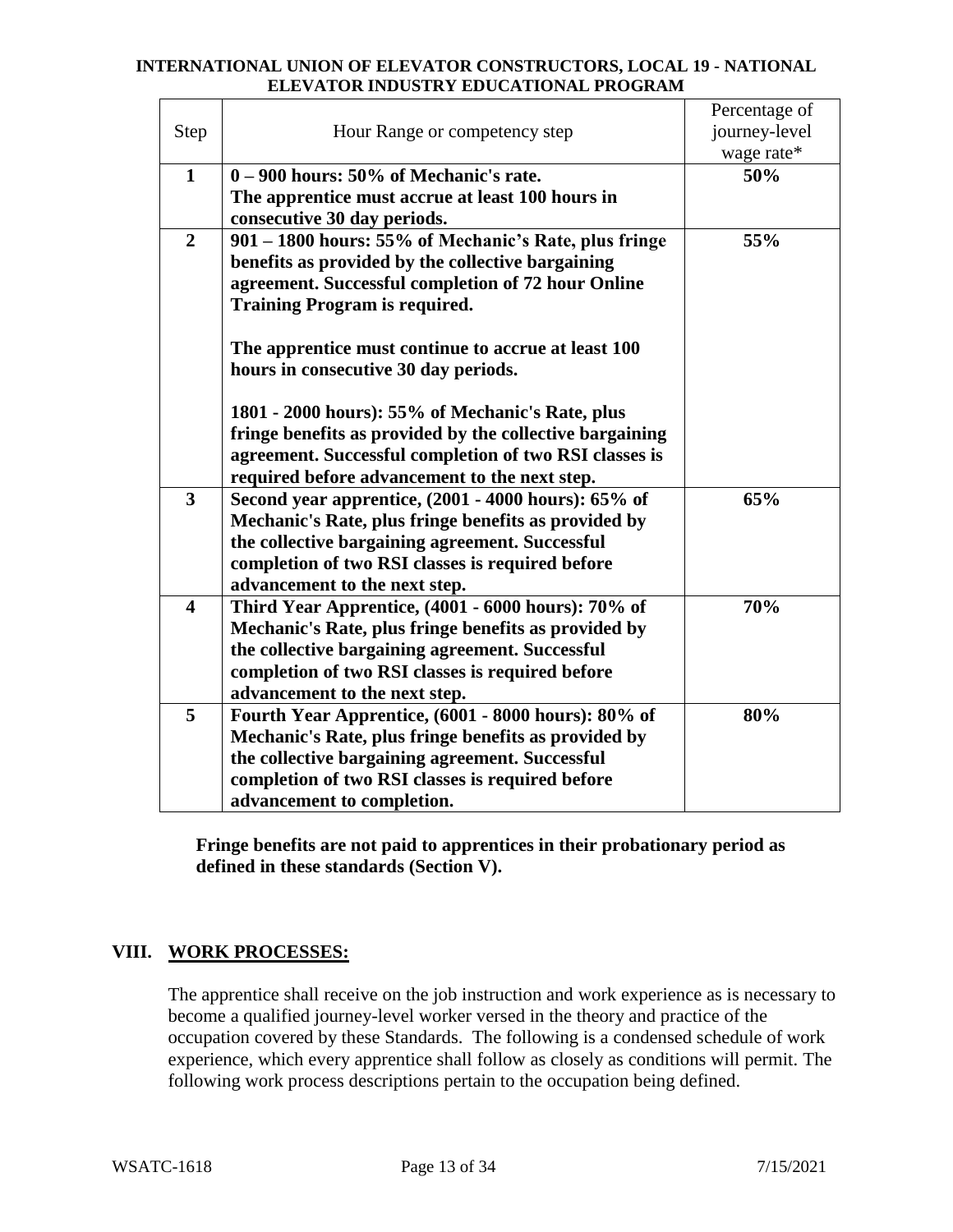#### **INTERNATIONAL UNION OF ELEVATOR CONSTRUCTORS, LOCAL 19 - NATIONAL ELEVATOR INDUSTRY EDUCATIONAL PROGRAM A. ELEVATOR CONSTRUCTOR MECHANIC**

#### **Approximate Hours**

|--|--|

- **a. Safety**
	- **(1) Identify job hazards**
	- **(2) What proper safety equipment to wear and use**
	- **(3) Common-sense safety around elevators and escalators**
	- **(4) Fundamentals of first aid and MSDS information**
	- **(5) Avoiding electric shock, GFCI's**
	- **(6) Codes that apply to the elevator industry**
- **b. Print Reading**
	- **(1) Read prints**
	- **(2) Survey the hoistway for new installation and modernization**
	- **(3) Convert to meter equivalents**
- **c. Handling Materials & Tools: Rigging & Hoisting**
	- **(1) Safety Procedures**
	- **(2) Properly handle and store elevator/escalator equipment**
	- **(3) Tie and identify knots, bends and hitches**
	- **(4) Safety procedures for hoisting heavy equipment**
	- **(5) Building a safe working platform & scaffolding**
	- **(6) Use all safety devices**
- **d. Pit Structures**
	- **(1) Safety Procedures**
	- **(2) Introduction to the pit components and their purpose**
	- **(3) Install pit equipment: buffers, compensating sheaves, compensating ropes and chains**
	- **(4) Testing of pit equipment for proper operation**
- **e. Guide Rails**
	- **(1) Safety Procedures**
	- **(2) Prepare rails and rail runs**
	- **(3) Build templates, drop lines and plumb hoistways of single, multiple or corner post installations**
	- **(4) Install guide rails**
	- **(5) Use a rail gauge and align rails**
- **f. Machine Room, Escalator & Overhead Installations**
	- **(1) Safety Procedures**
	- **(2) Layout and properly align & set equipment**
	- **(3) Properly align sheaves, tracks and gears**
	- **(4) Offset roping**
	- **(5) Calibrate and test**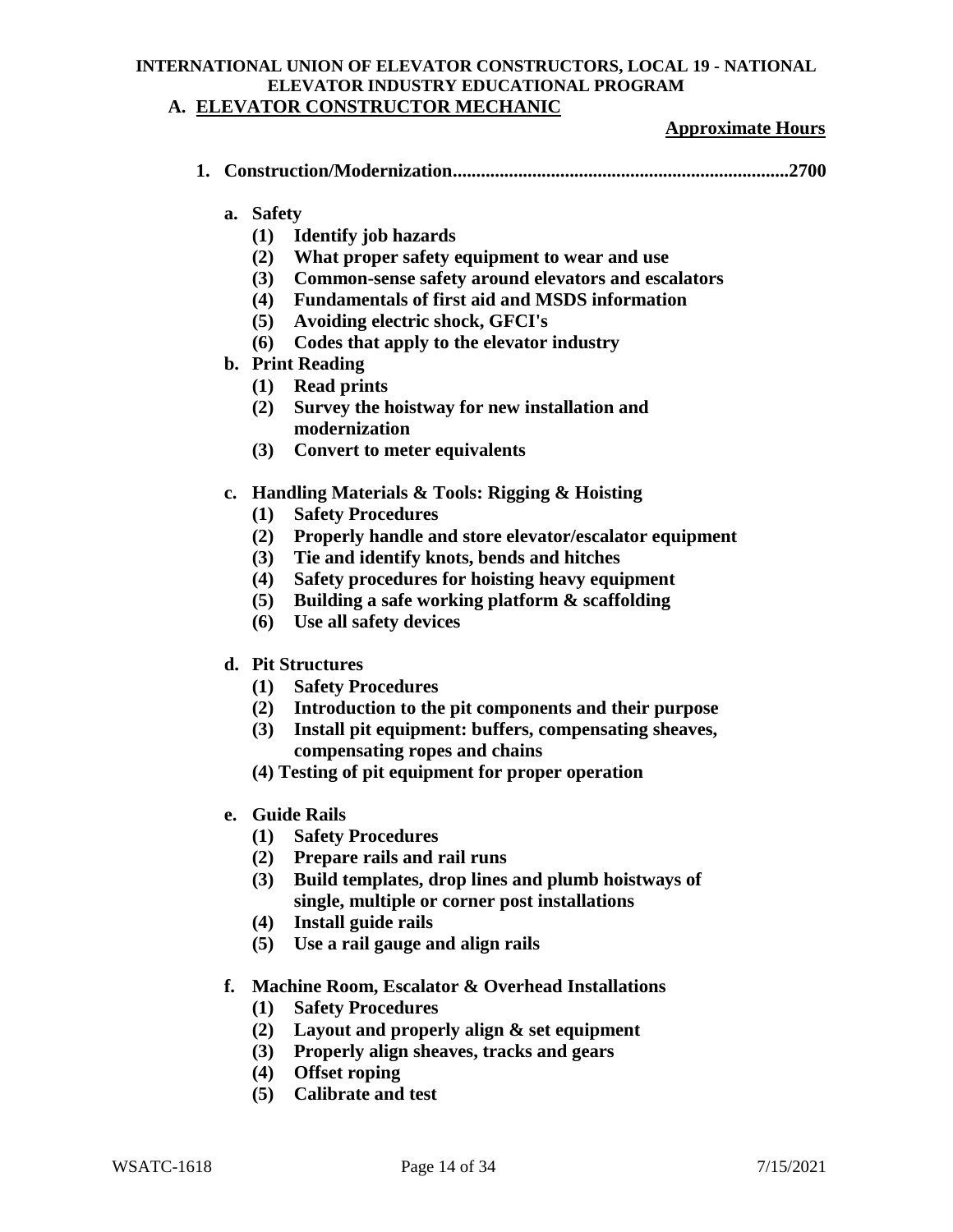- **(6) Proper inspection and maintenance procedures for the equipment**
- **g. Car & Counterweight Assembly & Roping**
	- **(1) Safety Procedures**
	- **(2) Assemble car and counterweight sling**
	- **(3) Why elevators use counterweights**
	- **(4) Proper handling & storage of wire ropes**
	- **(5) Plan a rope run and learn other methods of installing and reroping**
- **h. Wiring Installation**
	- **(1) Safety Procedures**
	- **(2) Terminology for various tools and electrical equipment**
	- **(3) Plan and install raceway and conduit**
	- **(4) Bend conduit**
	- **(5) Plan wiring and pulling wires safely and efficiently**
	- **(6) Accurately prepare and install traveling cables**
	- **(7) Bonding and grounding equipment**
	- **(8) Prepare the elevator/escalator for running operation**
- **i. Door Installation**
	- **(1) Safety Procedures**
	- **(2) Proper terminology for doors and relating equipment**
	- **(3) Install car and hoistway entrances and door equipment accurately**
	- **(4) Install & adjust elevator doors, gates for passenger, freight & dumbwaiter**
- **j. Hydraulics**
	- **(1) Safety Procedures**
	- **(2) Drill a hole for a hydraulic jack**
	- **(3) Properly install and plumb the casing & jack with specific tools**
	- **(4) Layout a pipe run and connections to power unit and jack**
	- **(5) Hydraulic theory and valve operation**
	- **(6) Adjust the valves for proper operation**
	- **(7) Troubleshoot and isolate system problems**
- **2. Service/Repair/Modernization/Construction .............................................3900**
	- **a. Basic Wiring/Electricity**
		- **(1) Procedures for working safely with electricity**
		- **(2) Principle on which all electrical concepts are based**
		- **(3) What is electricity and where does it come from?**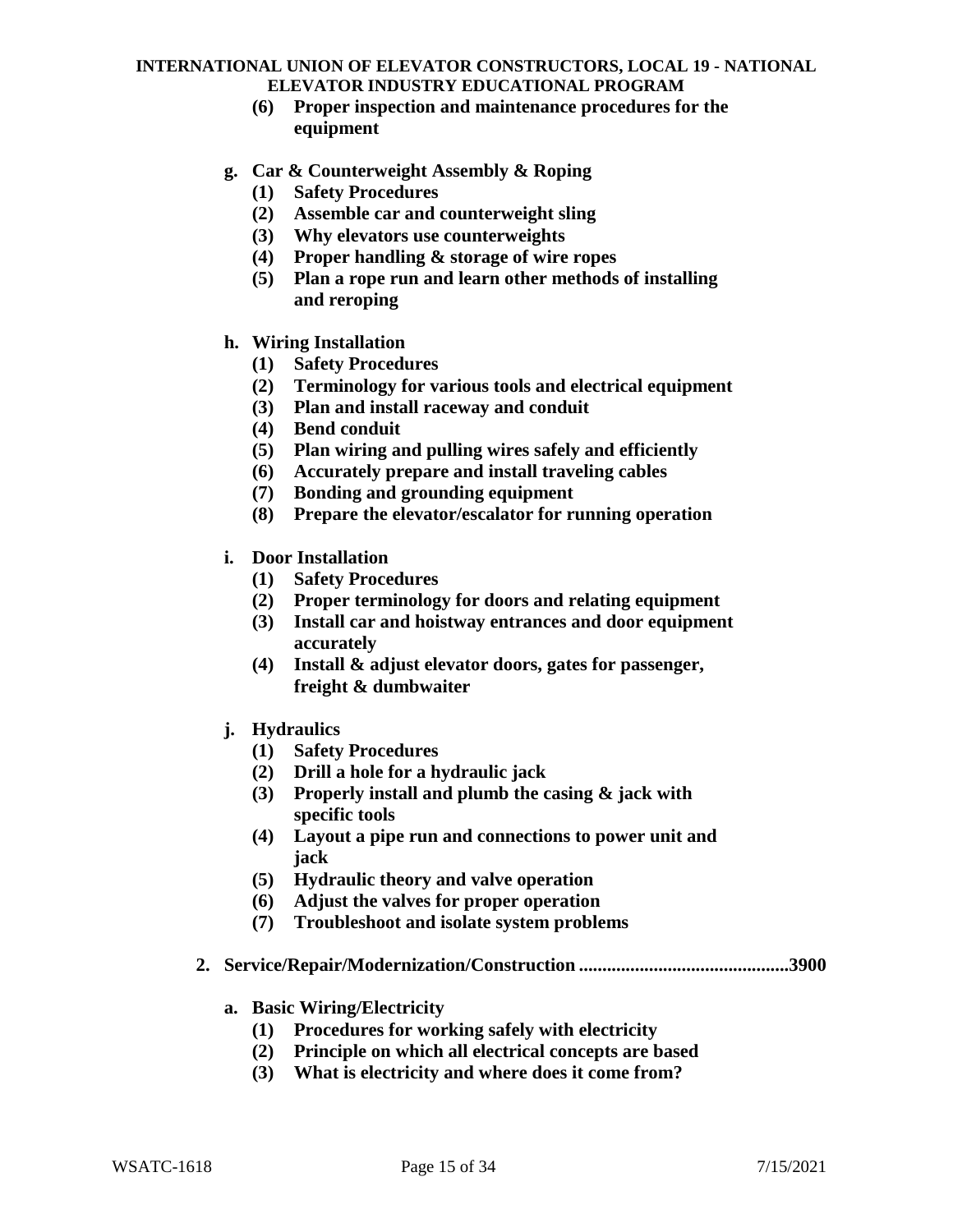- **b. Solid State Electronics/Relay Logic**
	- **(1) Safety Procedures**
	- **(2) Terminology and safety equipment used on electronic devices**
	- **(3) Binary & hexadecimal systems are related to digital circuitry**
	- **(4) Capacitors and capacitance are used on elevator equipment**
	- **(5) Inductance and inductors are used in circuits**
	- **(6) How a semi-conductor works**
	- **(7) Diode, zener diodes, photodiodes and light emitting diodes**
	- **(8) Understanding transistors and how they operate**
	- **(9) How SCR's are operated and used in elevator circuits**
	- **(10) Various digital gates and their function**
	- **(11) The functions of integrated power supplies**
	- **(12) Different configurations and uses of the Op Amp**
	- **(13) Relay logic**
- **c. Circuit Tracing/Relay Logic**
	- **(1) Safety Procedures**
	- **(2) Read a wiring diagram symbol and apply it to the equipment on the job**
	- **(3) Sequence of operation of individual circuits such as starting, stopping car and hall call cancellation and direction selection**
	- **(4) Troubleshot particular circuits that are malfunctioning**
	- **(5) Locate and repair electrical problems such as ground, opens, defective contacts and coils**
	- **(6) Troubleshoot electrical problems with confidence**
- **3. General Repair/Modernization....................................................................1400**
	- **a. Reroping, Recabling**
		- **(1) Safety Procedures**
		- **(2) Inspecting for defective rope, selector tape & cable**
		- **(3) Staging and routing ropes, tapes & cables**
		- **(4) Shackling and socketing**

### **b. Door Operator & Relating Equipment**

- **(1) Safety Procedures**
- **(2) Passenger & freight door, gate repairs and replacements**
- **(3) Door Operators, repair, replace and adjustments**
- **(4) Door protective devices and troubleshooting**
- **c. Traveling Cable**
	- **(1) Safety Procedures**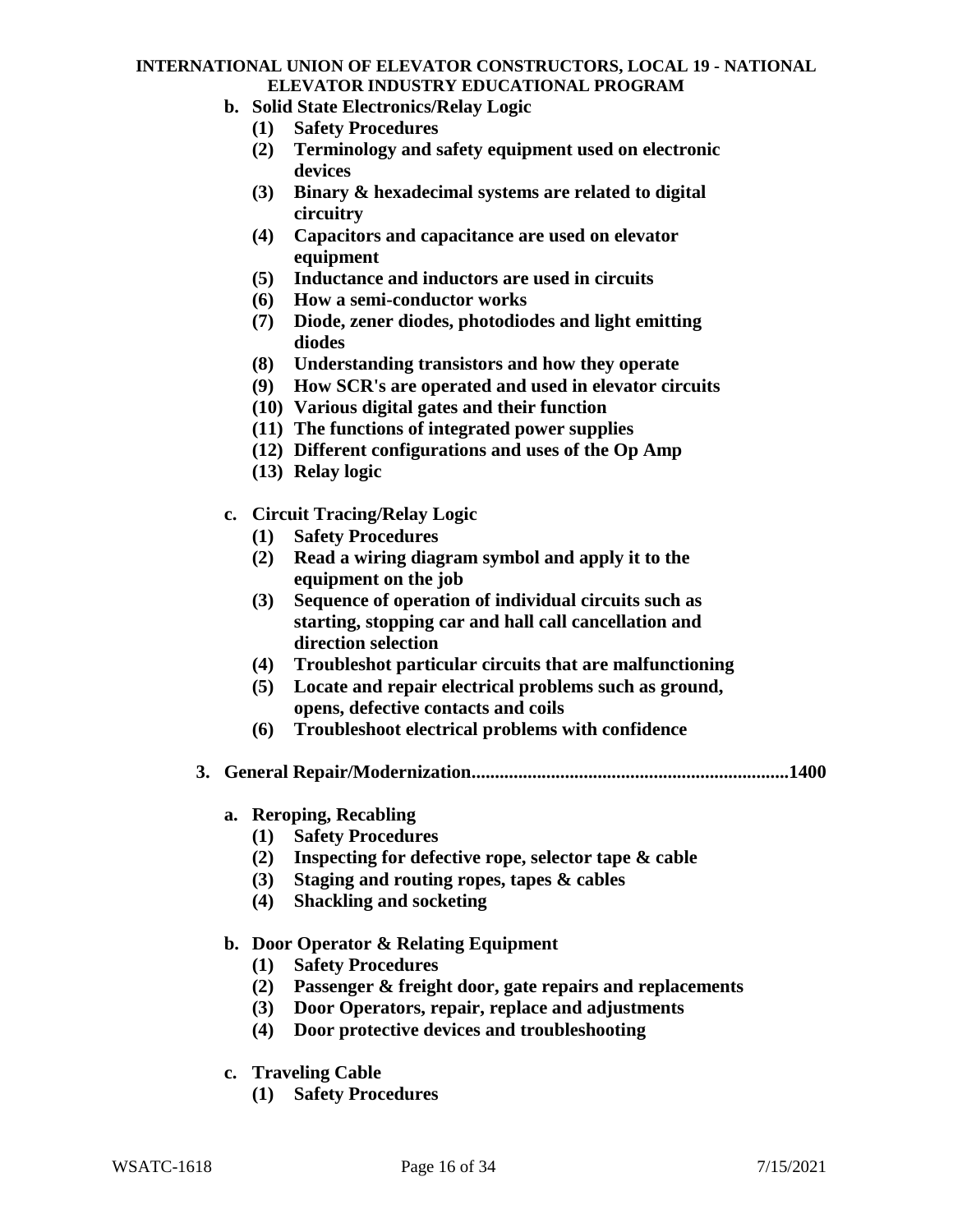**(2) Repair and replacement of traveler in existing hoistways**

### **d. Motors, Generators, Bearing, Sheaves, Drivers**

- **(1) Safety Procedures**
- **(2) Cleaning and lubrication**
- **(3) Testing and replacing motors, generators, bearing, sheaves, and drivers**
- **(4) Turn and undercut a commutator**
- **(5) Test shunt and series field coils**
- **(6) Learn how to check bearings and replace**
- **e. Escalators, Moving Walks & Similar Equipment**
	- **(1) Safety Procedures**
	- **(2) Repair/replace equipment**
	- **(3) Clean and lubricate**
	- **(4) Maintenance on equipment**

### **Total Hours: 8000**

### **IX. RELATED/SUPPLEMENTAL INSTRUCTION:**

The apprentice must attend related/supplemental instruction (RSI). Time spent in RSI shall not be considered as hours of work and the apprentice is not required to be paid.

RSI must be provided in safe and healthy conditions as required by the Washington Industrial Safety and Health Act and applicable federal and state regulations.

Hours spent in RSI are reported to L&I each quarter. Reports must show which hours are unpaid and supervised by a competent instructor versus all other hours (paid and/or unsupervised) for industrial insurance purposes.

For purposes of coverage under the Industrial Insurance Act, the WSATC is an employer and the apprentice is an employee when an unpaid, supervised apprentice is injured while under the direction of a competent instructor and participating in RSI activities.

If apprentices do not attend required RSI, they may be subject to disciplinary action by the Sponsor.

- A. The methods of related/supplemental training must be indicated below (check those that apply):
	- **(X)** Supervised field trips
	- **( )** Sponsor approved training seminars (specify)
	- **(X)** Sponsor approved online or distance learning courses (specify)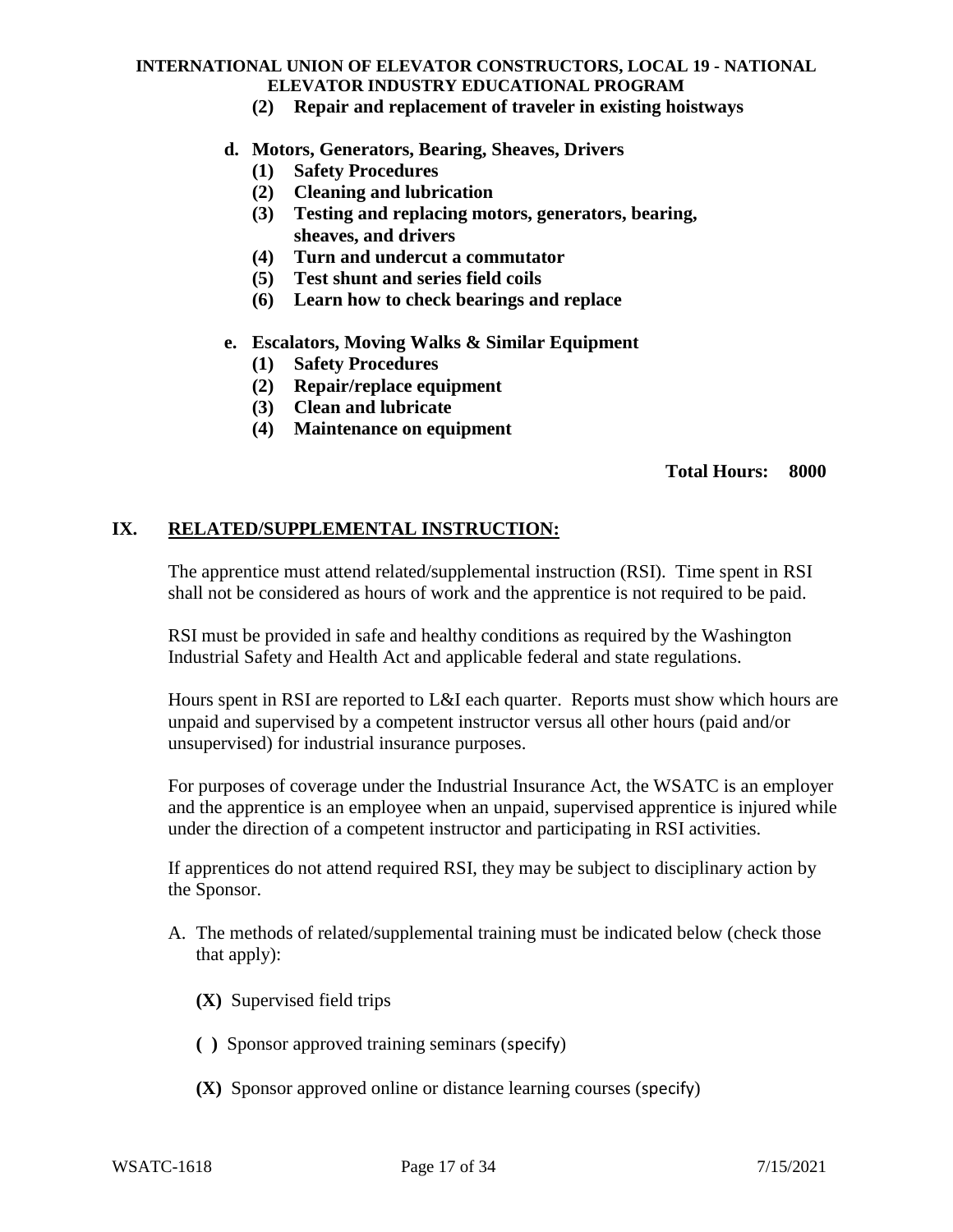#### **INTERNATIONAL UNION OF ELEVATOR CONSTRUCTORS, LOCAL 19 - NATIONAL ELEVATOR INDUSTRY EDUCATIONAL PROGRAM NEIEP Distance Learning Classes.**

- **( )** State Community/Technical college
- **( )** Private Technical/Vocational college
- **(X)** Sponsor Provided (lab/classroom) **National Elevator Industry Educational Program**
- **( )** Other (specify)**:**
- B. **144** Minimum RSI hours per year defined per the following [see WAC 296-05- 015(6)]:
	- ( ) Twelve-month period from date of registration.\*
	- (**X**) Defined twelve-month school year: **(September)** through **(August)**.
	- ( ) Two-thousand hours of on the job training.

*\*If no selection is indicated above, the WSATC will define RSI hours per twelvemonth period from date of registration.*

C. Additional Information:

**An apprentice registered during the middle of a semester will not begin attending RSI classes until the following semester.**

### **X. ADMINISTRATIVE/DISCIPLINARY PROCEDURES:**

A. Administrative Procedures:

The Sponsor may include in this section a summary and explanation of administrative actions performed at the request or on the behalf of the apprentice. Such actions may include but are not limited to:

- 1. Voluntary Suspension: A temporary interruption in progress of an individual's apprenticeship agreement at the request of the apprentice and granted by the Sponsor. The program Sponsor shall review apprentices in suspended status at least once each year to determine if the suspension is still appropriate.
- 2. Advanced Standing or Credit: The Sponsor may provide advanced standing or credit for demonstrated competency, acquired experience, training or education in or related to the occupation. All Sponsors need to ensure a fair and equitable process is applied to all apprentices seeking advanced standing or credit per WAC 296-05-015(11).
- 3. Sponsor Procedures: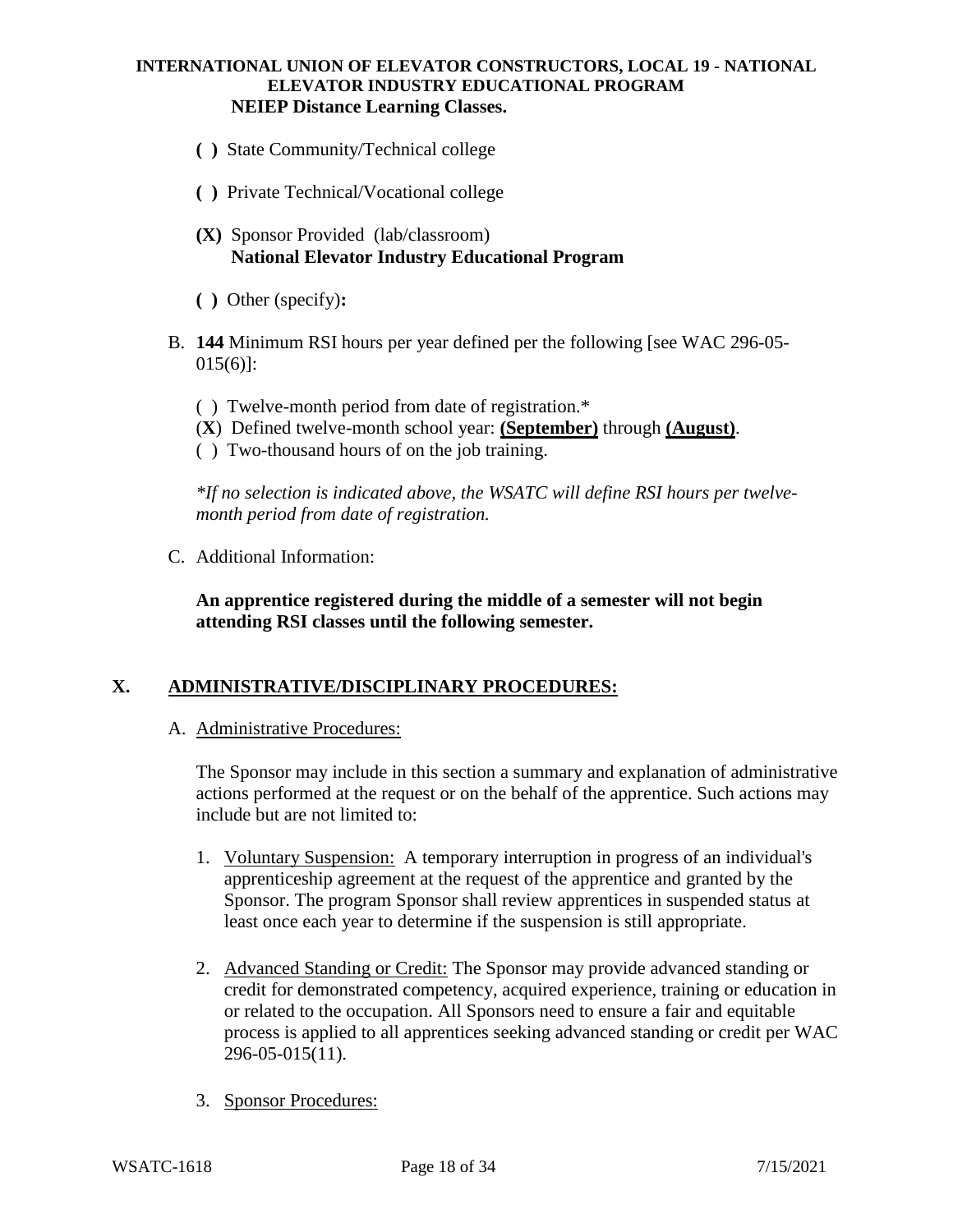- **1. The JAC may take disciplinary action against any apprentice or employer for failure to comply with the apprenticeship agreement or the apprenticeship standards.**
- **2. Before invoking disciplinary action the JAC will notify the apprentice or the employer of the infraction and provide a reasonable opportunity for correction action.**
- **3. Disciplinary action may include postponement of wage advancement, requirement to repeat all or a portion of related training (for apprentices) or temporary removal of the apprentice from the job, causing loss of employment. It may also include suspension, cancellation or termination of the apprenticeship agreement and removal of the apprenticeship program. Such action will occur only after due notice to the apprentice, once initial probationary period is completed, and with opportunity for corrective action. Removal by the JAC shall cancel the classification of the apprentice and thus the opportunity to complete the training.**
- **4. Records of all disciplinary actions shall be maintained by the JAC. The registration agency shall be notified whenever a disciplinary action results in the suspension, cancellation or termination of an apprenticeship agreement and causes thereof.**

**Local Apprenticeship Committee Policies**

**ADDENDUM A National Elevator Industry Educational Program Joint Apprenticeship and Training Committee Policies and Procedures**

### **WELCOME TO APPRENTICESHIP TRAINING**

**The J.A.T.C. is responsible for the development and administration of your Apprenticeship training. Each Apprentice shall be under the guidance and direction of this Committee.**

**Each Apprenticeis required to follow certain rules and regulations, detailed in this document, for on-the-job training (OJT) as well as related classroom training (R'I') or distance learning instruction in order to complete the training program. Failure to follow these policies and procedures may result in the Apprentice being dropped from the program.**

### **COMMITTEE COMPOSITION & OPERATION**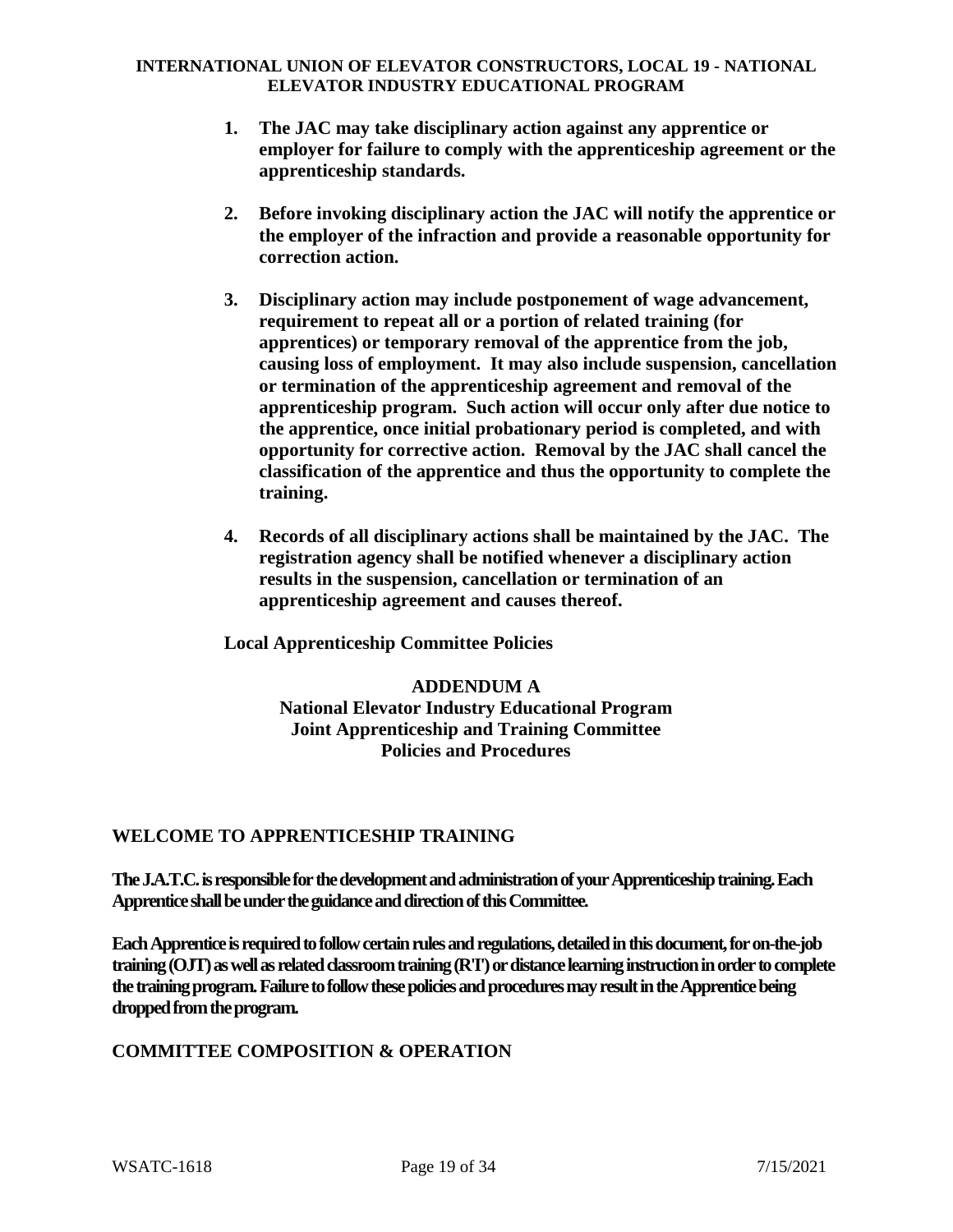- **1. Membership - The Committee will consist of an equal number of employer and employee representatives, with at all times there being equal voting strength between the representatives of the union and the employers.**
- **2. Elected positions - The positions of Committee chair and co-chair are filled by opposite representation (employer and employee) and are elected by current Committee members; the term of office is one (1) year. When a vacancy occurs, the respective employer or employee members elect from their representation a replacement to serve the unfilled term of an office.**
- **3. Quorum- A quorum for the transaction of business must consist of at least two (2) employer and two (2) union representatives.**
- **4. Removal of Committee members - Committee members will be removed for inactivity or failure to abide by the policies and procedures of this Committee. A member who fails to attend three (3) consecutive Committee meetings will be deemed inactive.**
- **5. Meeting schedule - The date of the next regular meeting is designated at each Committee meeting. Meetings are conducted under Robert' s Rules of Order.**

# **COMMITTEE RESPONSIBILITIES**

- **1. Authority - The Committee is responsible for all Apprenticeship matters, for furnishing copies of these rules and policies to each Apprentice, and for recommending any changes or revisions deemed necessary for the betterment of the program. The Committee enforces the regulations, rules, and policies in a uniform and progressive manner and at all times operates in accordance with the decisions of the NEIEP Trustees as well as applicable Federal and State Law.**
- **2. Equal Employment Opportunity -It is the policy of this Committee that any Committee member, employer, or union representative shall:**
	- **Provide equal opportunity in the recruitment, selection, employment and training of Apprentices without regard to race, color, religion, sex, sexual orientation, national origin, marital status, age (where the individual is 18 years or older), expunged juvenile record, family relationship, opposition to safety and health hazards, mental or physical disability or association with anyone of a particular race, color, gender, sexual orientation, national origin, marital status, age or religion; and**
	- **Provide a workplace or training site free from harassment of any kind including but not limited to gender, sexual orientation, race, color, religion, national origin, political affiliation, marital status, mental or physical disability or association with anyone of a particular gender, sexual orientation, race, color, age, national origin, political affiliation, marital status or religion and uniformly apply rules and regulations concerning harassment to all employees.**
- **3. Harassment - The Committee has adopted a "zero tolerance" harassment policy.**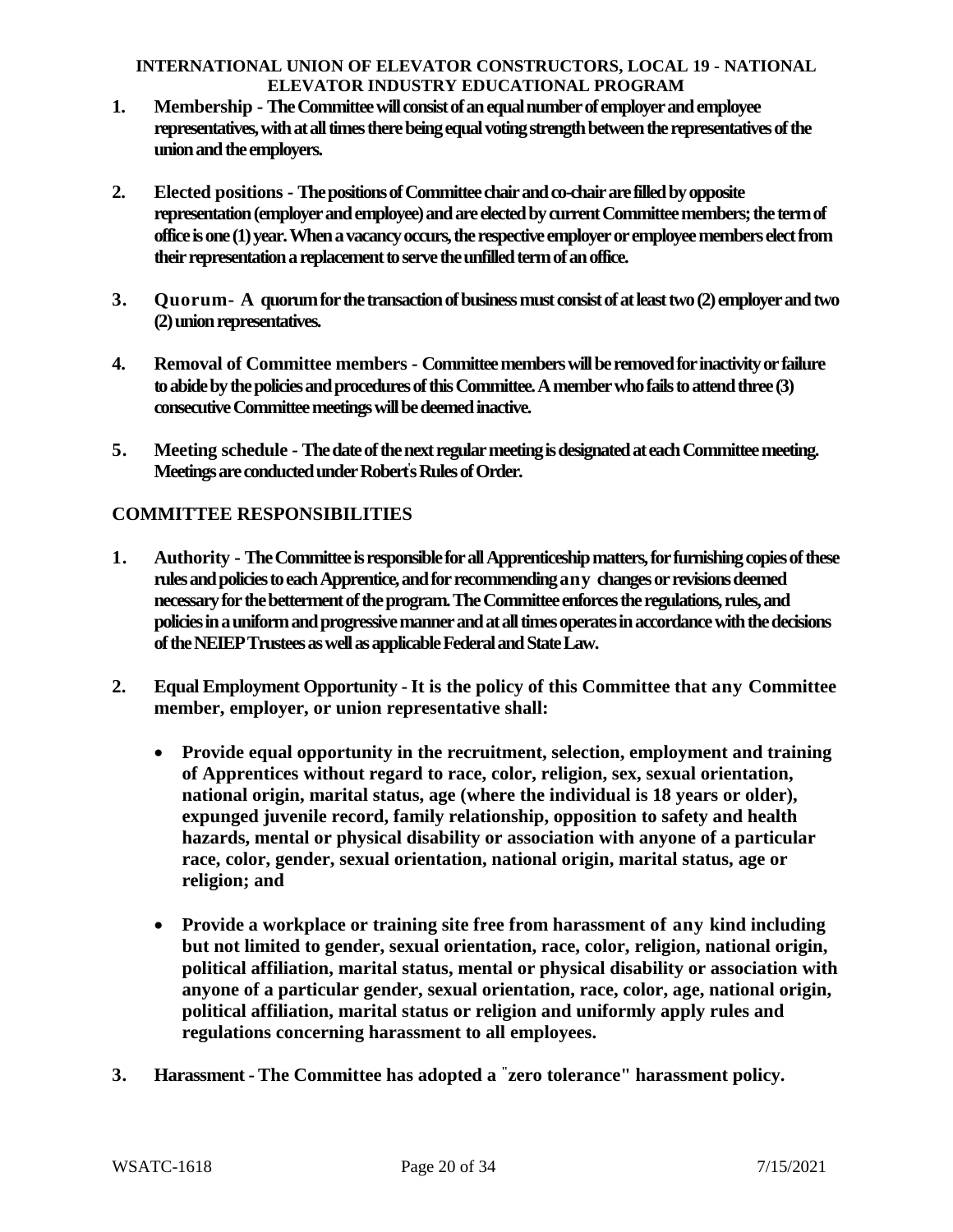**For purposes of this policy, unwelcome verbal and physical advances, requests for favors and other verbal and physical conduct constitutes harassment when:**

- **a. Submission to such conduct is made either explicitly or implicitly a term or condition of an individual' s employment/training;**
- **b. Submission or rejection of such conduct by an individual is used as a basis for employment/training decisions affecting the individual, or**
- **c. Such conduct has the purpose or effect of unreasonably interfering with an individual' s work performance or creating an intimidating hostile or offensive working or training environment.**

**The Committee will uniformly apply rules and regulations concerning, but not limited to, equality of wages, periodic advancement, promotion, job performance, rotation among all work processes of the trade/occupation, assignment of work, imposition of penalties or other disciplinary matters and all other aspects of the administration of an Apprenticeship program to all Apprentices during their Apprenticeship according to applicable Federal and State Law.**

**Each Apprentice shall be required to sign the Committee's anti-harassment policy and to follow the procedures contained therein for the processing and investigating of complaints.**

- **4. Program standards - The Committee has developed program standards that have been approved by the appropriate registration agency and must administer its program in accordance with these standards and requirements. The standards outline the minimum requirements for each program along with OJT and related classroom training requirements, wage schedule, and probationary period.**
- **5. Program costs - NEIEP is responsible for the administrative costs and expenses associated with the operation of the program. The Committee, participating employers, or the union will not charge or cause charges to be levied against its Apprentices for the purpose of financially supporting the administrative, clerical or organizational costs of operating the program.**
- **6. Political activity-The Committee and/or its representatives cannot require Apprentices to perform political activities of any sort, or make progress or retention in an Apprenticeship program dependent on the performance of such activities. These include, but are not limited to, posting flyers, placing yard signs, working on phone banks, mailings, and collecting funds.**

# **APPRENTICE RESPONSIBILITIES**

**As noted earlier, this Committee is responsible for your Local Apprenticeship program.**

**Apprentices share a part of this responsibility and are expected to cooperate with the Committee during the development of the ir career. The following sections outline**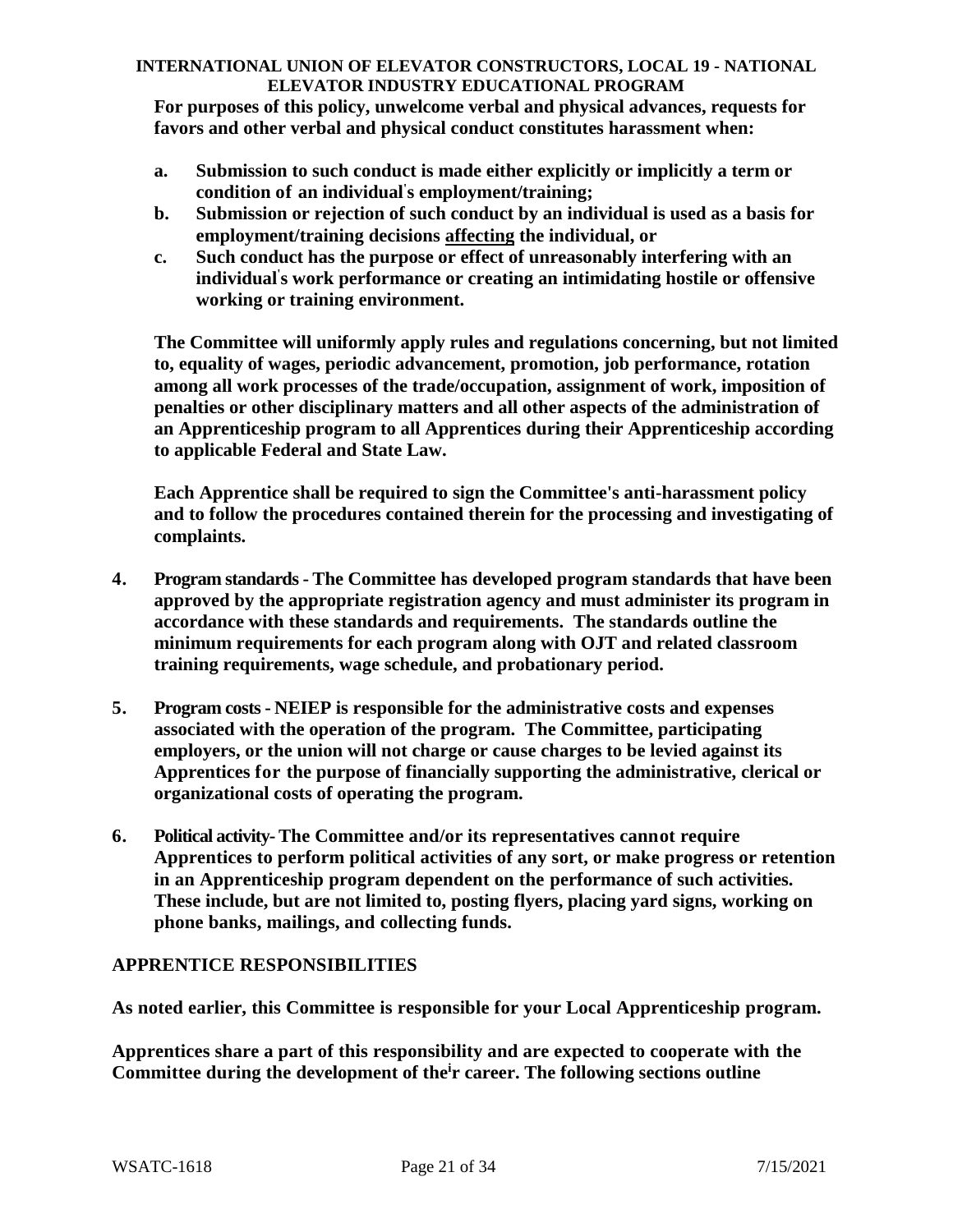**expectations and procedures concerning on-the-job training (OJT), related classroom instruction (RI), advancement and completion requirements, and disciplinary action.**

- **1. Registration & license - Apprentices are indentured to this Committee, not to individual employers (training agents). They are registered by the applicable registration agency effective the date a completed and signed Apprenticeship agreement is received by the registration agency.**
- **2. General responsibilities - As an Apprentice, you must**
	- **Diligently perform the work assigned by the journeyman and/or foreman.**
	- **Develop and practice safe working habits as well as comply with employer environmental health and safety programs and standards.**
	- **Conduct yourself at all times as a representative of the Apprenticeship program in a neat and professional manner.**
	- **Attend related training classes as required by the Committee.**
	- **Advance in the program.**
	- **Keep the Committee informed of your current address and telephone number.**
	- **Submit Monthly Progress Reports in a timely manner.**
- **3. Conduct & attire - As representatives of the program, Apprentices must conduct themselves in a neat and professional manner at all times.**
- **4. Withdrawal - You may withdraw from the Apprenticeship program at any time by submitting a written notice to the Committee. You will then receive a letter listing the number of OJT hours recognized by the Committee at the time of your withdrawal.**

### **EMPLOYMENT & OJT TRAINING**

**1. General expectations - Apprentices are expected to diligently perform the work assigned by the mechanic and or foreman and to develop and practice safe working habits. They may work only for employers participating in the Apprenticeship program and must make every effort to maintain employment in the trade.**

**Being present and on time every day are major factors in job scheduling and planning. Employers take a dim view of excessive absences, tardiness, or not calling in when unable to come to work and job termination may result; this may also result in disciplinary action.**

- **2. Termination -If an Apprentice voluntarily terminates his/her employment or is terminated for cause, he/she must notify the Committee or the area coordinator in writing within 2 business days, providing the following information:**
	- **Name, address, and telephone number**
	- **Name of previous employer name and last date of work**
	- **Signature and date**

**The training agent must also submit written notification of the termination to the Committee, including the date and reason for termination.**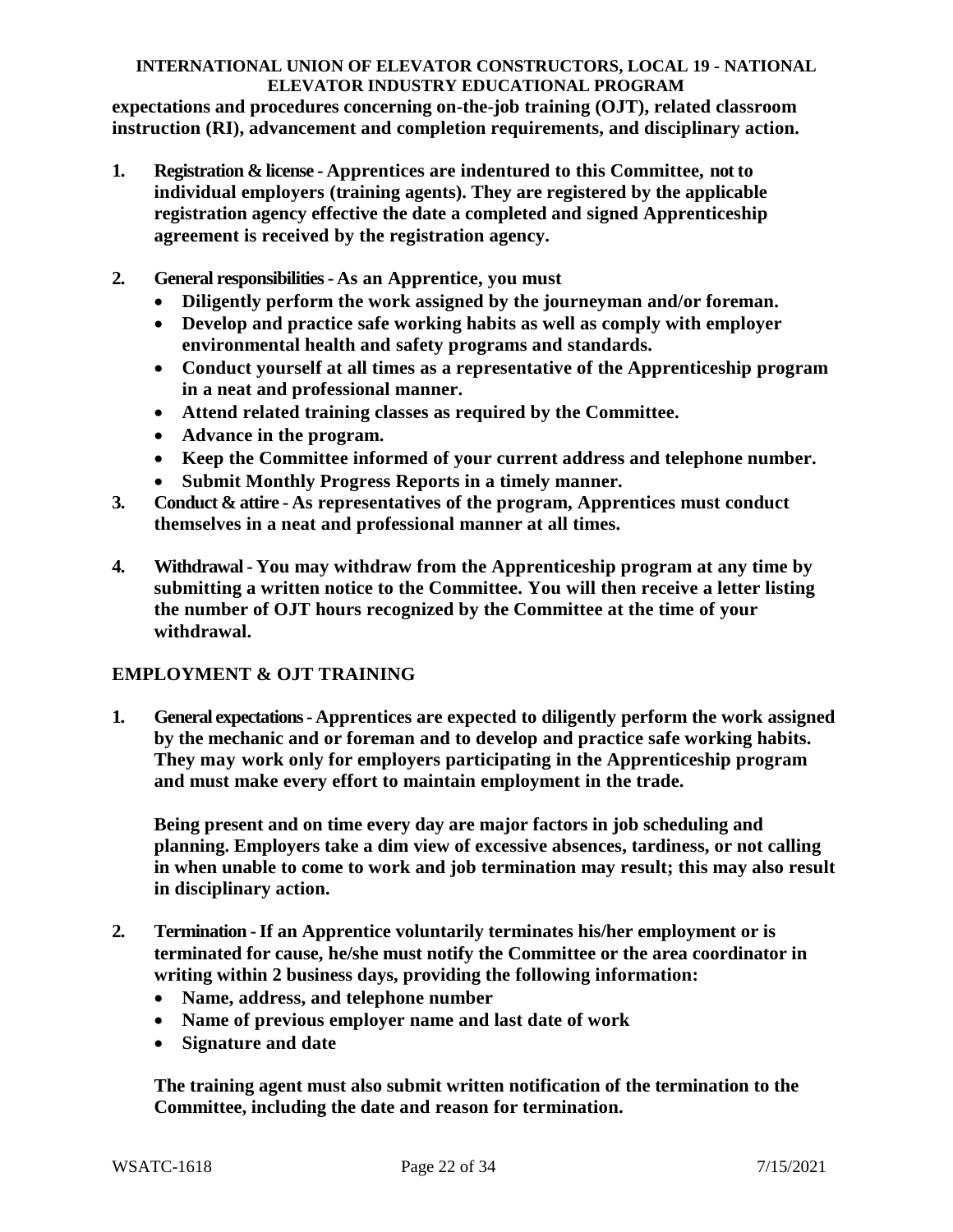- **3. Initial dispatch & reemployment - New Apprentices will be dispatched according to the Committee' s approved selection procedure. Unemployed Apprentices will be placed prior to the indenture of new Apprentices following recognized hiring hall procedures.**
- **4. Removal from Ranked Pool of Eligibles**
	- **a. Applicants wishing to be removed from the pool must submit a written request to the Committee.**
	- **b. Applicants who do not respond to a job notification will be notified that they have missed an employment opportunity:**
		- **1. Those who don't respond to the first notification will be notified in writing a second time and will retain their position on the list.**
		- **2. Those who do not respond to the second notification will be notified in writing, certified mail return receipt, that they will be removed from the pool at the next Committee meeting.**

### **RELATED TRAINING**

- **1. General information - The NEIEP Trustees are responsible for establishing and/or approving the content and curriculum of all related training classes, and for developing and distributing the schedule to program participants. Apprentices are expected to exhibit orderly behavior in the classroom at all times.**
- **2. Attendance - A minimum of 144 hours of related training must be completed each year an Apprentice is in the program and Apprentices are required to attend all regular and special classes scheduled.**
	- **a. If an Apprentice misses a class, he/she must provide the following information to the Committee**
		- **in writing within 7 calendar days:**
		- **Name, address, and telephone number**
		- **Date and reason for absence**
		- **Apprentice signature**
		- **Employer signature**
		- **Instructor signature (indicating when the missed class has been or will be made up)**
		- **Any required documentation**
		- **Any unexcused absences subject an Apprentice to disciplinary action by the Committee**
	- **b. Excused absences require Committee approval and may**
		- **Pre-arranged absence approved by the instructor with make-up class completed in advance**
		- **Pre-arranged absence approved by the Committee**
		- **Medical ( supported by a doctor or other professional report)**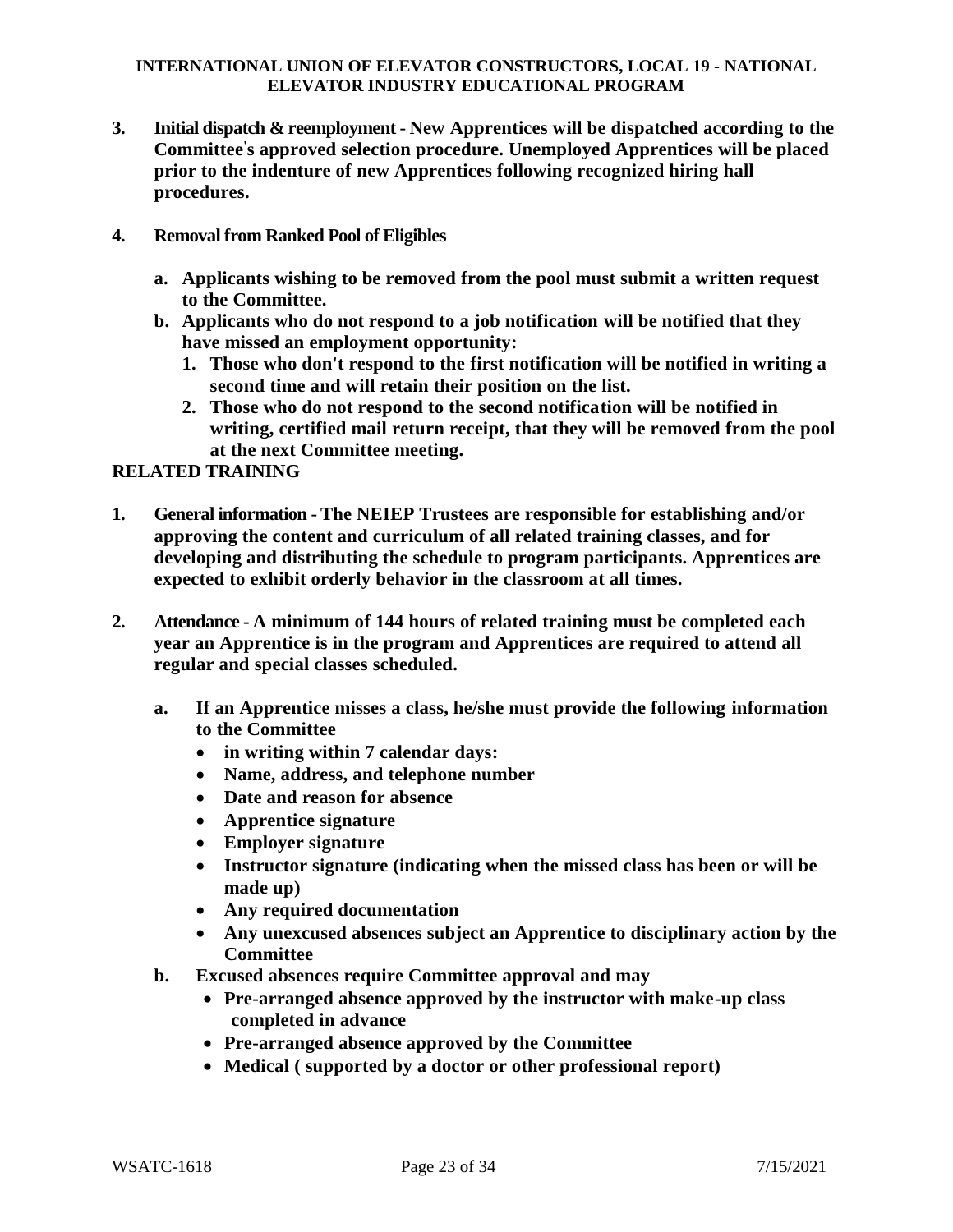**3. Grades - Apprentices must successfully complete related training classes with a 70% or better for graded classes or 'Pass' for non-graded classes. The Committee will notify Apprentices who fail to do so in writing that they will be required to repeat the term or make arrangements for make-up work depending upon the circumstances. Advancement will be held until the minimum grade level has been achieved.**

# **ADVANCEMENT (RERATE) & DISCIPLINE**

- **1. General information - Each Apprentice is expected to advance in the program and is subject to Committee review every 6 months at a minimum. The wage schedule and progression are outlined in the program standards.**
- **2. Advancement criteria -Raises are not automatic and are based upon meeting the following criteria:**
	- **Related training attendance and grade requirements**
	- **OJT hours specified in the program standards**
	- **Employer/journeyman report supporting the rerate**
- **3. Mechanic's exam & program completion - Apprentices who have completed all program requirements will be referred by the Committee to take the Mechanic ' s exam. They may not apply to take the exam without the Committee's recommendation.**
	- **a. First exam:**
		- **Score of 70 or higher: pass the exam**
		- **Score below 70: fail exam; however, Apprentices are eligible to take the exam the following year; they must retake any or all modules in which they scored below 70, and must remain actively enrolled and working toward successful completion of course material for the entire school year**
	- **b. Second or subsequent exam(s):**
		- **Score of 70 or higher: pass the exam**
		- **Score below 70: fail exam, based on Mechanic Exam Profile Report from NEIEP must enroll in any or all module(s) for exam areas below 70; Apprentices must remain actively enrolled in the program and working toward successful completion of course material for the entire school year to be eligible to take another Mechanic Exam**
- **4. Disciplinary action - Failure to satisfy program requirements will result in one or more of the following disciplinary actions:**
	- **a. Probationary period - Your Apprenticeship agreement may be canceled during the probationary period as specified in the program standards. After the probationary period, reasonable opportunity for corrective action must be given before cancellation can occur.**
	- **b. Hold - This action will delay advancement until the problems/conditions have been resolved.**
		- **Apprentices will be held at their current level if advancement criteria have**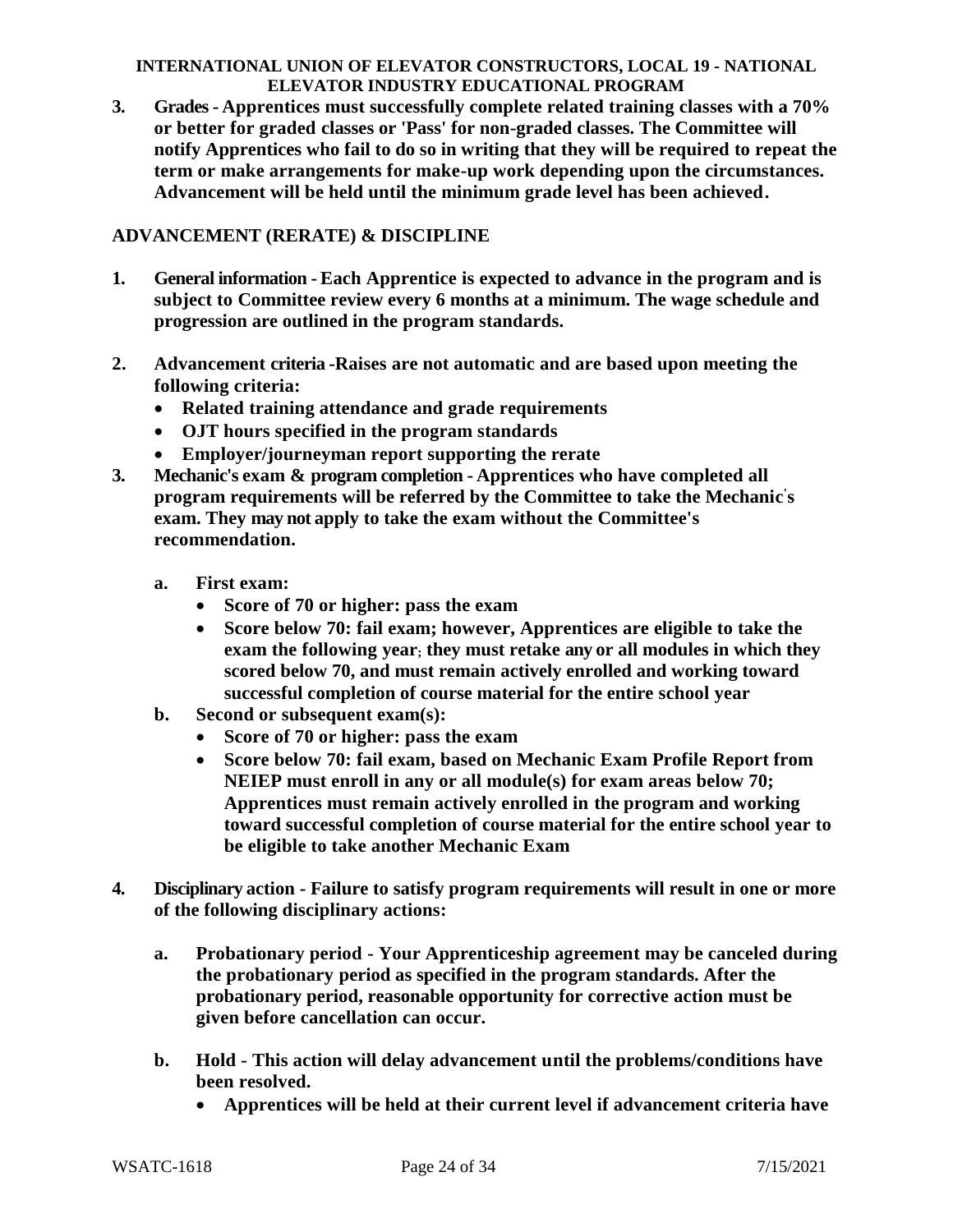**not been met. A hold can also be placed on a raise for disciplinary reasons.**

- **An Apprentice may appear at a Committee meeting to request restoration of a lost raise after 6 months with proof that the conditions that led to the hold have been satisfactorily corrected. However, in disciplinary cases the Committee is under no obligation to restore the lost raise.**
- **c. Notice to appear - This action requires you to appear at the next Committee meeting to discuss the problem(s) and required follow-up.**
- **d. Proposed cancellation - This notice requires you to appear at the next Committee meeting to show cause why you should not be canceled from the Apprenticeship program. Reasonable opportunity for correction of the problem(s) will be provided.**
- **e. Final cancellation - This action terminates your Apprenticeship agreement for the reasons listed in the notice.**

**Problems that will result in disciplinary action include, but are not limited to:**

- **Violation of Committee rules and policies**
- **Refusal to sign required paperwork**
- **Absenteeism or tardiness at school or on the job**
- **Unsatisfactory job performance reports from employers or termination for cause**
- **Irresponsible acts, falsification, cheating, or severe attitude problems**
- **Theft of equipment or material from the program or vandalism of the training facility**
- **Use of alcohol or controlled substances on school property or job site**
- **Repeated and/or continuous problems on the job or in school**

**Employers will be notified of Apprentice progress, including disciplinary actions and cancellation from the program. Copies of all notices and related correspondence will be maintained in your Apprentice file.**

### **CREDIT FOR PRIOR EXPERIENCE**

- **1. Transfers - Apprentices transferring from a registered Apprenticeship program will be considered at the level of wage rate, period, and related training indicated on official documents supplied by the previous program, provided that the transferring program standards for advancement and related training progression are similar to those of this Committee.**
- **2. Returning Apprentices - Previously terminated Apprentices may request reentry into the program at their previous level. However, those terminated for cause must wait 12 months before requesting re-admittance and will not be indentured until the Apprentice appears before the Committee and provides satisfactory documentation that the conditions leading to the<sup>i</sup>r cancellation have been corrected. An Apprentice reentering the program will be evaluated by the Committee and registered at the appropriate level based upon his/her current knowledge, skills, and ability.**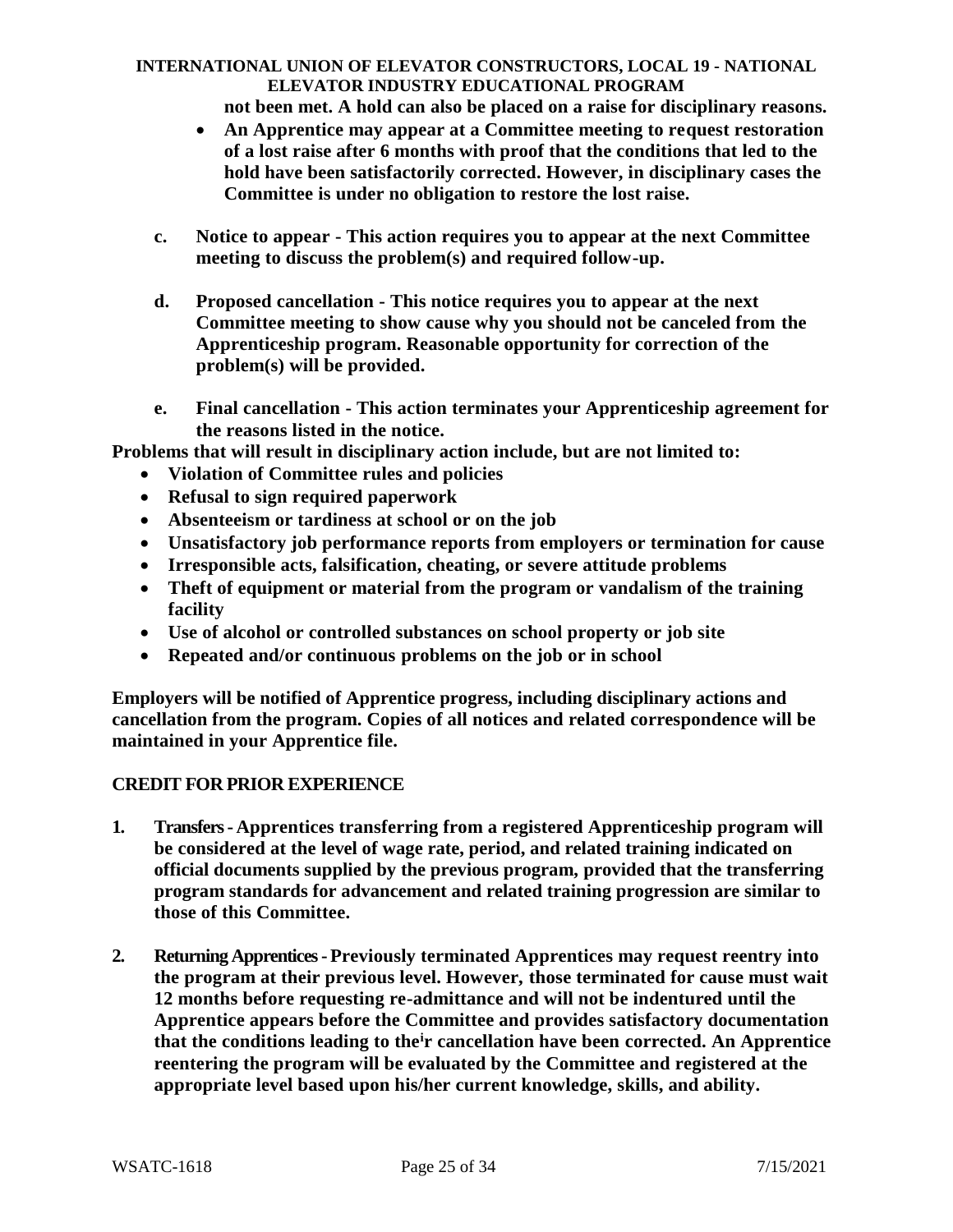- **3. New Apprentices - Apprentices wishing to receive credit for experience gained prior to their indenture must submit a written request to the Committee along with the following documentation:**
	- **a. OJT experience - A letter on company letterhead bearing the employer's signature must be submitted documenting the amount of applicable time worked for that employer. It must detail the type of work done and the amount of time spent in each work process. OJT credit cannot be given for classroom training received in employment or at an educational institution and the Committee cannot grant credit for illegal OJT experience. If a license was required to do the work being submitted, credit will not be awarded.**
	- **b. Related classroom training - Written documentation, such as transcripts or completion certificates, must be submitted.**

# **COMPLAINT RESOLUTION**

- **1. Any Apprentice or employer who has a problem is encouraged to bring it to the attention of the Committee, who is ready and willing to help. All complaints must be submitted to the Committee in writing at least 10 days prior to the next Committee meeting date for placement on the agenda.**
- **2. You must attend the Committee meeting to attempt resolution of the dispute.**
- **3. The Committee' s decision will be communicated to you in writing and noted in the meeting minutes.**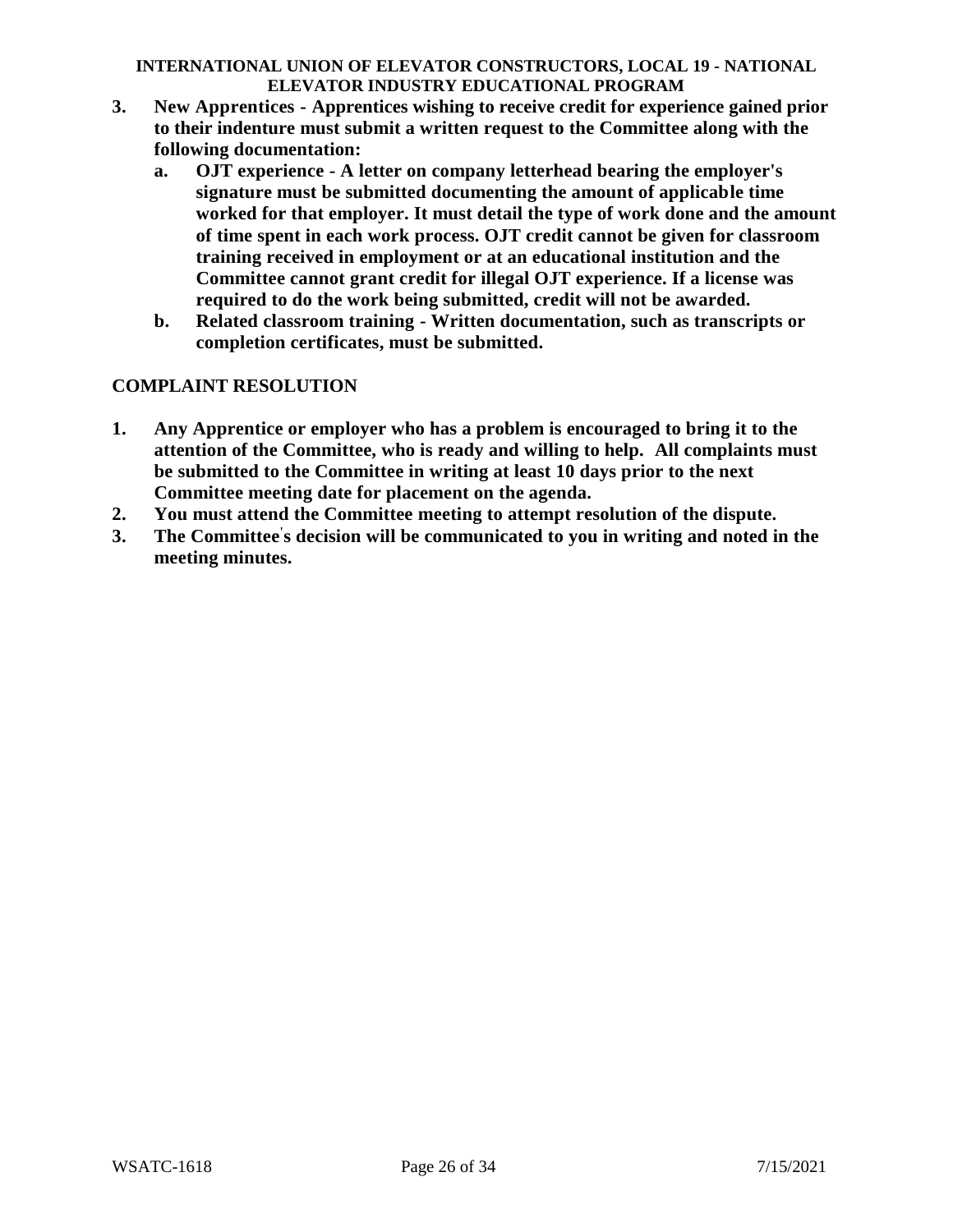### **INTERNATIONAL UNION OF ELEVATOR CONSTRUCTORS, LOCAL 19 - NATIONAL ELEVATOR INDUSTRY EDUCATIONAL PROGRAM ACKNOWLEDGMENT OF RECEIPT & STATEMENT OF UNDERSTANDING**

**Program participants are required to sign a copy of these policies and procedures, acknowledging that they fully understand them. Refusal to sign will be considered cause for cancellation from the program.**

# **APPRENTICE**

**\_\_\_\_\_\_\_\_\_\_\_\_\_\_\_\_\_\_\_\_\_\_\_\_\_\_\_\_\_\_\_\_\_\_\_\_\_\_\_\_\_\_\_\_\_\_\_\_\_\_\_\_\_\_\_\_**

**\_\_\_\_\_\_\_\_\_\_\_\_\_\_\_\_\_\_\_\_\_\_\_\_\_\_\_\_\_\_\_\_\_\_\_\_\_\_\_\_\_\_\_\_\_\_\_\_\_\_\_\_\_\_\_\_**

**\_\_\_\_\_\_\_\_\_\_\_\_\_\_\_\_\_\_\_\_\_\_\_\_\_\_\_\_\_\_\_\_\_\_\_\_\_\_\_\_\_\_\_\_\_\_\_\_\_\_\_\_\_\_\_\_**

**I have read and understand the policies and procedures, have received a copy, and realize that failure to comply with these policies and procedures will result in disciplinary action being taken.**

**Apprentice Name:**

**Apprentice Signature:**

**Date:**

**Attached:**

**Apprenticeship agreement signature form (copy). Please sign and detach for Committee.**

# **"END ADDENDUM A"**

#### Disciplinary Procedures

- 1. The obligations of the Sponsor when taking disciplinary action are as follows:
	- a. The Sponsor shall be responsible for enacting reasonable policies and procedures and applying them consistently. The Sponsor will inform all apprentices of their rights and responsibilities per these Standards.
	- b. The Sponsor shall notify the apprentice of intent to take disciplinary action and reasons therefore 20 calendar days prior to taking such action. The reason(s) supporting the sponsor's proposed action(s) must be sent in writing to the apprentice.
	- c. The Sponsor must clearly identify the potential outcomes of disciplinary action, which may include but are not limited to discipline, suspension or cancellation of the apprenticeship agreement.
	- d. The decision/action of the Sponsor will become effective immediately.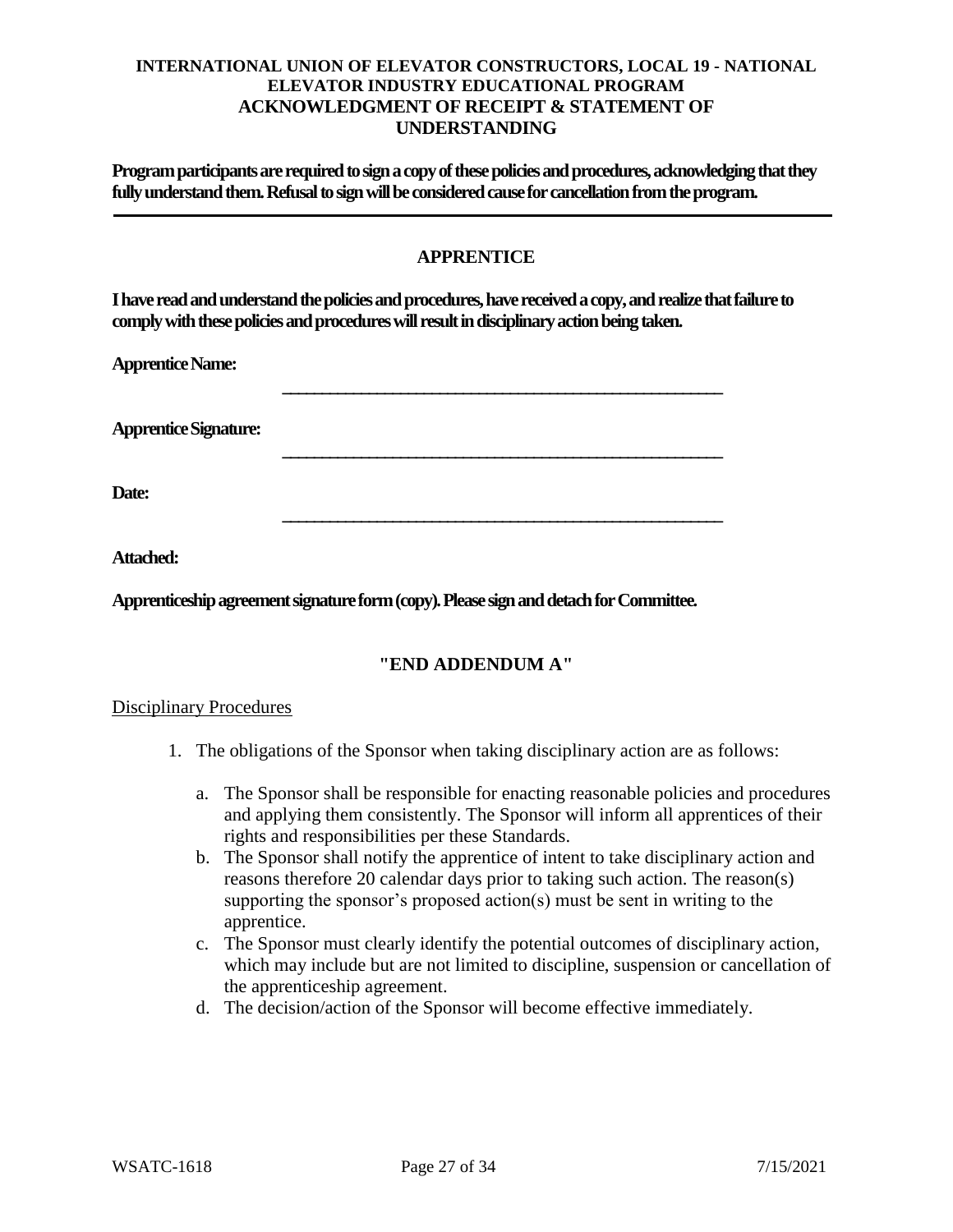- 2. The Sponsor may include in this section requirements and expectations of the apprentices and an explanation of disciplinary actions imposed for noncompliance. The Sponsor has the following disciplinary procedures to adopt:
	- a. Disciplinary Probation: A time assessed when the apprentice's progress is not satisfactory. During this time the Sponsor may withhold periodic wage advancements, suspend or cancel the apprenticeship agreement, or take further disciplinary action. A disciplinary probation may only be assessed after the initial probation is complete.
	- b. Disciplinary Suspension: A temporary interruption in the progress of an individual's apprenticeship agreement. Conditions will include not being allowed to participate in On-the-Job Training (OJT), go to Related Supplemental Instruction (RSI) classes or take part in any activity related to the Apprenticeship Program until such time as the sponsor takes further action. The program sponsor shall review apprentices in such status at least once each year.
	- c. Cancellation: Refers to the termination of an apprenticeship agreement at the request of the apprentice, supervisor, or Sponsor. [WAC 296-05-003].
- 3. Sponsor Disciplinary Procedures:

### **None**

- C. Apprentice Complaint Procedures:
	- 1. The apprentice must complete his/her initial probationary period in order to be eligible to file a complaint (WAC 296-05-105).
	- 2. Complaints involving matters covered by a collective bargaining agreement are not subject to the complaint procedures in this section.
	- 3. Complaints regarding non-disciplinary matters must be filed with the program sponsor within 30 calendar days from the date of the last occurrence. Complaints must be in writing.
	- 4. If the apprentice disagrees with the resolution of the complaint or wishes to contest the outcome of a disciplinary action by the program sponsor, the apprentice must file a written request for reconsideration with the program sponsor within 30 calendar days from the date the apprentice received written notice of action by the program sponsor.
	- 5. The program sponsor must reply, in writing, to the request for reconsideration within 30 calendar days from the date the program sponsor receives the request.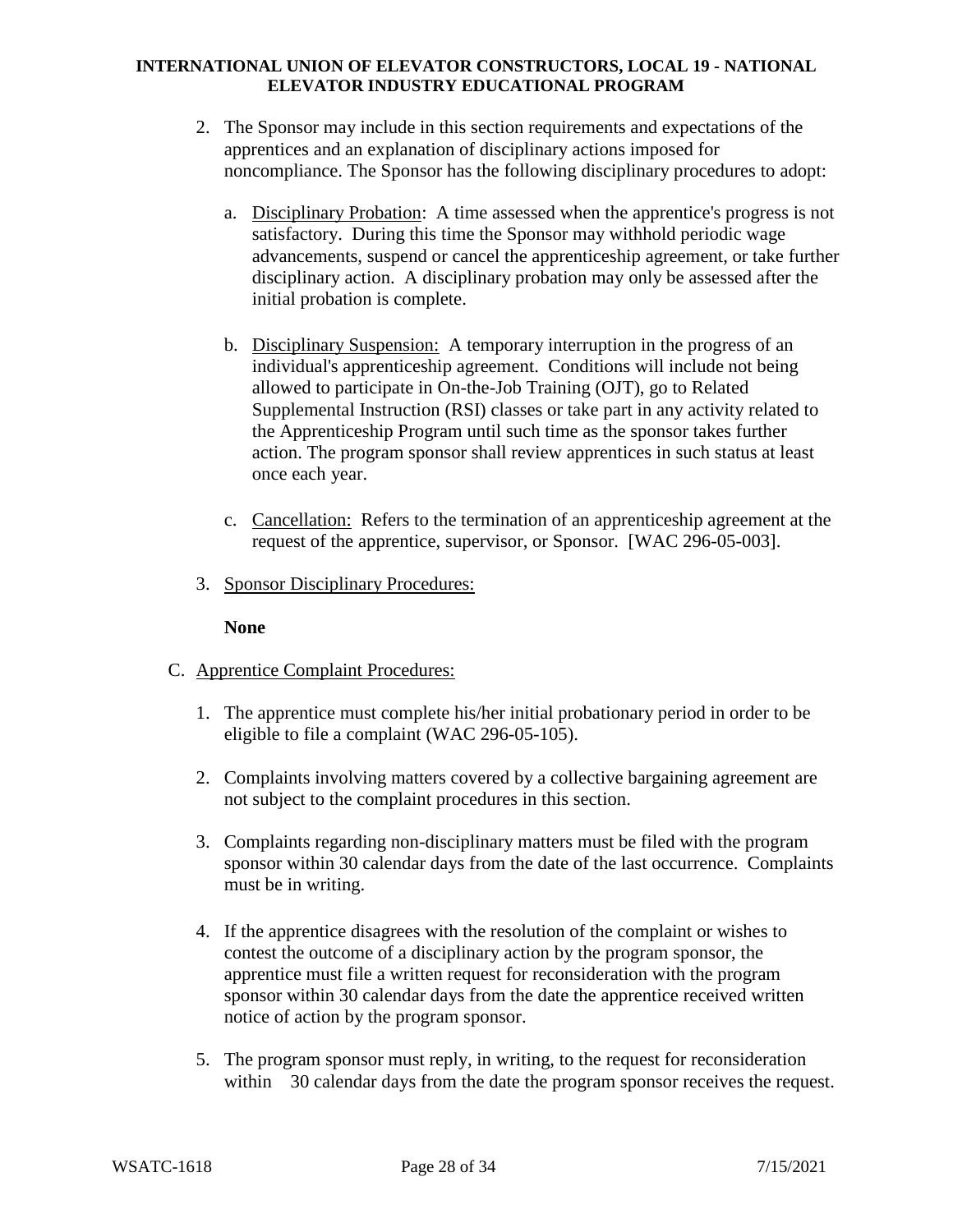The program sponsor must send a copy of the written reply to the apprentice within the 30 calendar days.

- 6. If the apprentice disagrees with the program sponsor's decision, the apprentice may file an appeal with the Apprenticeship Program, (WAC 296-05-105). If the apprentice does not timely file an appeal, the decision of the program sponsor is final after 30 calendar days from the date the program sponsor mails the decision to the apprentice. See section "D" below.
- D. Apprentice Complaint Review/Appeals Procedures:
	- 1. If the apprentice disagrees with the program sponsor's decision, the apprentice must submit a written appeal to L&I's apprenticeship section within 30 calendar days from the date the decision is mailed by the program sponsor. Appeals must describe the subject matter in detail and include a copy of the program sponsor's decision.
	- 2. The L&I apprenticeship section will complete its investigation within 30 business days from the date the appeal is received and attempt to resolve the matter.
	- 3. If the Apprenticeship section is unable to resolve the matter within 30 business days, the Apprenticeship section issues a written decision resolving the appeal.
	- 4. If the apprentice or Sponsor is dissatisfied with L&I's decision, either party may request the WSATC review the decision. Requests for review to the WSATC must be in writing. Requests for review must be filed within 30 calendar days from the date the decision is mailed to the parties.
	- 5. The WSATC will conduct an informal hearing to consider the request for review.
	- 6. The WSATC will issue a written decision resolving the request for review. All parties will receive a copy of the WSATC's written decision.

# **XI. SPONSOR – RESPONSIBILITIES AND GOVERNING STRUCTURE**

The following is an overview of the requirements associated with administering an apprenticeship program. These provisions are to be used with the corresponding RCW and/or WAC. The Sponsor is the policymaking and administrative body responsible for the operation and success of this apprenticeship program. The Sponsor may assign an administrator or a committee to be responsible for day-to-day operations of the apprenticeship program. Administrators and/or committee members must be knowledgeable in the process of apprenticeship and/or the application of chapter 49.04 RCW and chapter 296-05 WAC and these standards. If applicable, Sponsors must develop procedures for:

A. Committee Operations (WAC 296-05-009): (Not applicable for Plant Programs)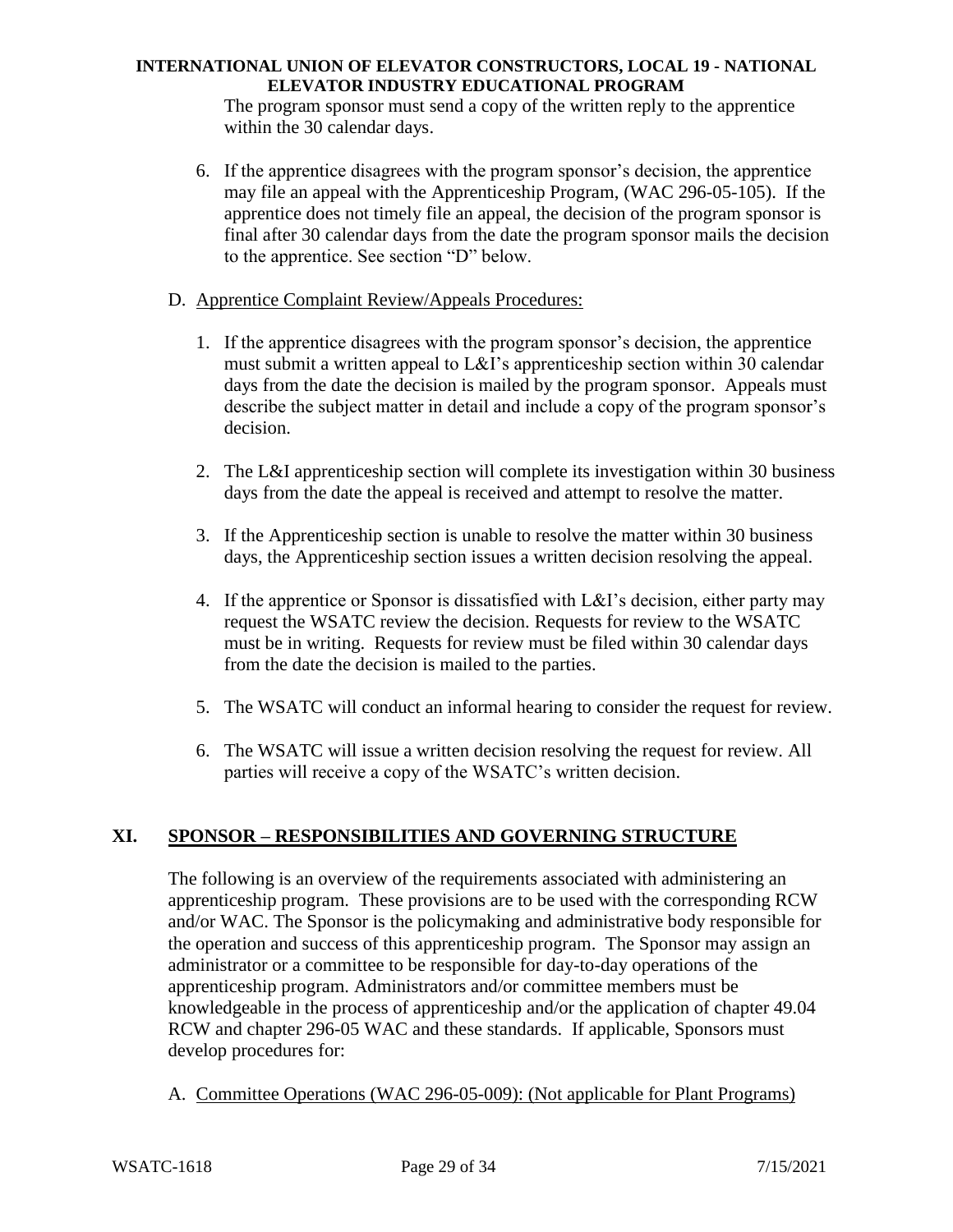Apprenticeship committees must be composed of an equal number of management and non-management representatives from a minimum of four to a maximum of twelve members. Committees must convene meetings at least three times per year attended by a quorum of committee members as defined in these approved Standards.

#### B. Program Operations:

The sponsor will record and maintain records pertaining to the administration of the apprenticeship program and make them available to the WSATC or Department upon request. Records required by WAC 296-05-100 will be maintained for five (5) years; all other records will be maintained for three (3) years. Apprenticeship sponsors will submit required forms/reports to the Department of Labor and Industries through one of the two prescribed methods below:

Sponsors shall submit required forms/reports through assigned state apprenticeship consultant. Forms may be obtained through the programs assigned apprenticeship consultant.

Sponsors shall submit required reports through the Apprentice Registration and Tracking System (ARTS).

- 1. The following is a listing of forms/reports for the administration of apprenticeship programs and the time-frames in which they must be submitted:
	- a. Apprenticeship Agreements within first 30 days of employment
	- b. Authorization of Signature forms as necessary
	- c. Approved Training Agent Agreements– within 30 days of sponsor action
	- d. Minutes of Apprenticeship Committee Meetings within 30 days of sponsor approval (not required for Plant program)
	- e. Request for Change of Status Apprenticeship/Training Agreement and Training Agents forms – within 30 days of action by sponsor.
	- f. Journey Level Wage Rate annually, or whenever changed as an addendum to section VII. Apprentice Wages and Wage Progression.
	- g. Related Supplemental Instruction (RSI) Hours Reports (Quarterly): 1st quarter: January through March, due by April 10 2nd quarter: April through June, due by July 10 3rd quarter: July through September, due by October 10 4th quarter: October through December, due by January 10
	- h. On-the-Job Work Hours Reports (bi-annual) 1st half: January through June, by July 30 2nd half: July through December, by January 31
- 2. The program sponsor will adopt, as necessary, local program rules or policies to administer the apprenticeship program in compliance with these standards. Requests for revision to these standards of apprenticeship must be submitted 45 calendar days prior to a quarterly WSATC meeting. The Department of Labor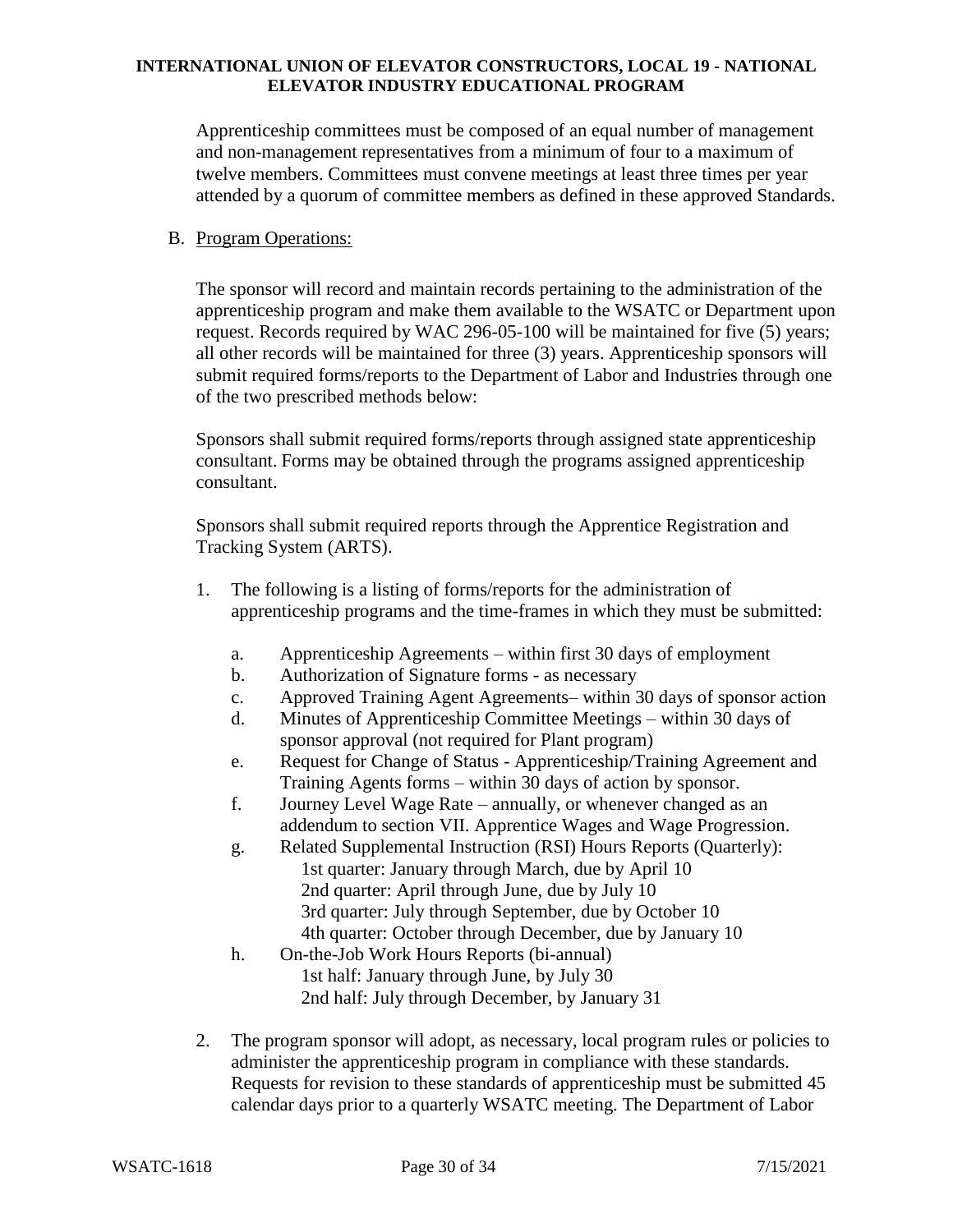and Industries, Apprenticeship Section's manager may administratively approve requests for revisions in the following areas of the standards:

- a. Program name
- b. Sponsor's introductory statement
- c. Section III: Conduct of Program Under Washington Equal Employment Opportunity Plan
- d. Section VII: Apprentice Wages and Wage Progression
- e. Section IX: Related/Supplemental Instruction
- f. Section XI: Sponsor Responsibilities and Governing Structure
- g. Section XII: Subcommittees
- h. Section XIII: Training Director/Coordinator
- 3. The sponsor will utilize competent instructors as defined in WAC 296-05-003 for RSI. Furthermore, the sponsor will ensure each instructor has training in teaching techniques and adult learning styles, which may occur before or within one year after the apprenticeship instructor has started to provide instruction.

### C. Management of Apprentices:

- 1. Each apprentice (and, if under 18 years of age, the parent or guardian) will sign an apprenticeship agreement with the Sponsor, who will then register the agreement with the Department before the apprentice attends RSI classes, or within the first 30 days of employment as an apprentice. For the purposes of industrial insurance coverage and prevailing wage exemption under RCW 39.12.021, the effective date of registration will be the date the agreement is received by the Department.
- 2. The Sponsor must notify the Department within 30 days of all requests for disposition or modification to apprentice agreements, which may include:
	- a) Certificate of completion
	- b) Additional credit
	- c) Suspension (i.e. military service or other)
	- d) Reinstatement
	- e) Cancellation
	- f) Corrections
	- g) Step Upgrades
	- h) Probation Completion date
	- i) Other (i.e., name changes, address)
	- j) Training Agent Cancellation
- 3. The Sponsor commits to rotate apprentices in the various processes of the skilled occupation to ensure the apprentice is trained to be a competent journey-level worker.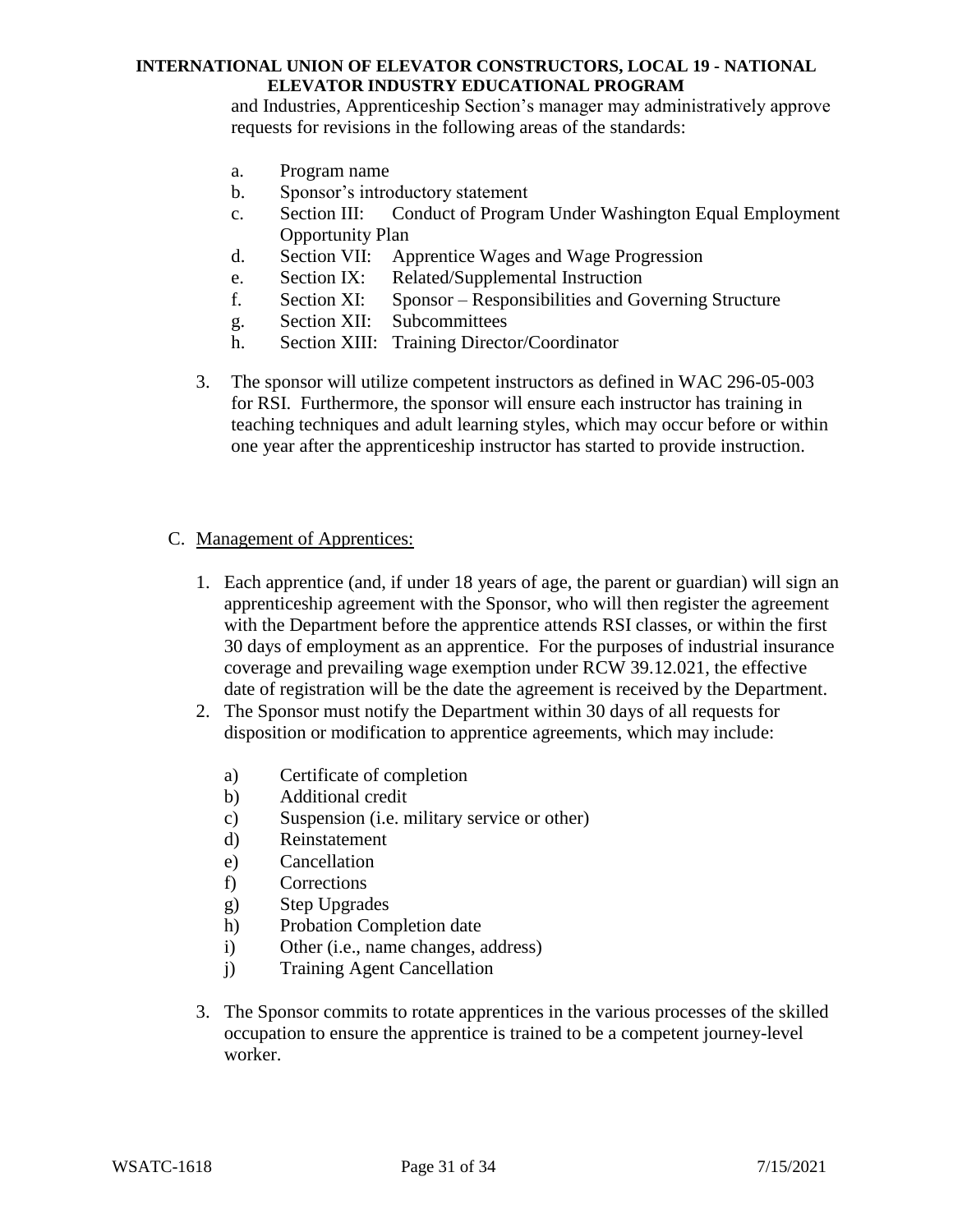- 4. The Sponsor shall periodically review and evaluate apprentices before advancement to the apprentice's next wage progression period. The evidence of such advancement will be the record of the apprentice's progress on the job and during related/supplemental instruction.
- 5. The Sponsor has the obligation and responsibility to provide, insofar as possible, reasonably continuous employment for all apprentices in the program. The sponsor may arrange to transfer an apprentice from one training agent to another or to another program when the sponsor is unable to provide reasonably continuous employment, or they are unable to provide apprentices the diversity of experience necessary for training and experience in the various work processes as stated in these Standards. The new training agent will assume all the terms and conditions of these Standards. If, for any reason, a layoff of an apprentice occurs, the apprenticeship agreement will remain in effect unless canceled by the sponsor.
- 6. An apprentice who is unable to perform the on-the-job portion of apprenticeship training may, if the apprentice so requests and the sponsor approves, participate in related/supplemental instruction, subject to the apprentice obtaining and providing to the sponsor any requested documentation for such participation. However, time spent will not be applied toward the on-the-job portion of apprenticeship training.
- 7. The Sponsor shall hear and decide all complaints of violations of apprenticeship agreements.
- 8. Upon successful completion of apprenticeship, as provided in these Standards, and passing the examination that the sponsor may require, the Sponsor will recommend the WSATC award a Certificate of Completion of Apprenticeship. The Sponsor will make an official presentation to the apprentice who has successfully completed his/her term of apprenticeship.

### D. Training Agent Management:

- 1. The Sponsor shall offer training opportunities for apprentices by ensuring reasonable and equal working and training conditions are applied uniformly to all apprentices. The Sponsor shall provide training at an equivalent cost to that paid by other employers and apprentices participating in the program. The sponsor shall not require an employer to sign a collective bargaining agreement as a condition of participation.
- 2. The Sponsor must determine whether an employer can adequately furnish proper on the job training to an apprentice in accordance with these Standards. The Sponsor must also require any employer requesting approved training status to complete an approved training agent agreement and to comply with all federal and state apprenticeship laws, and these Standards.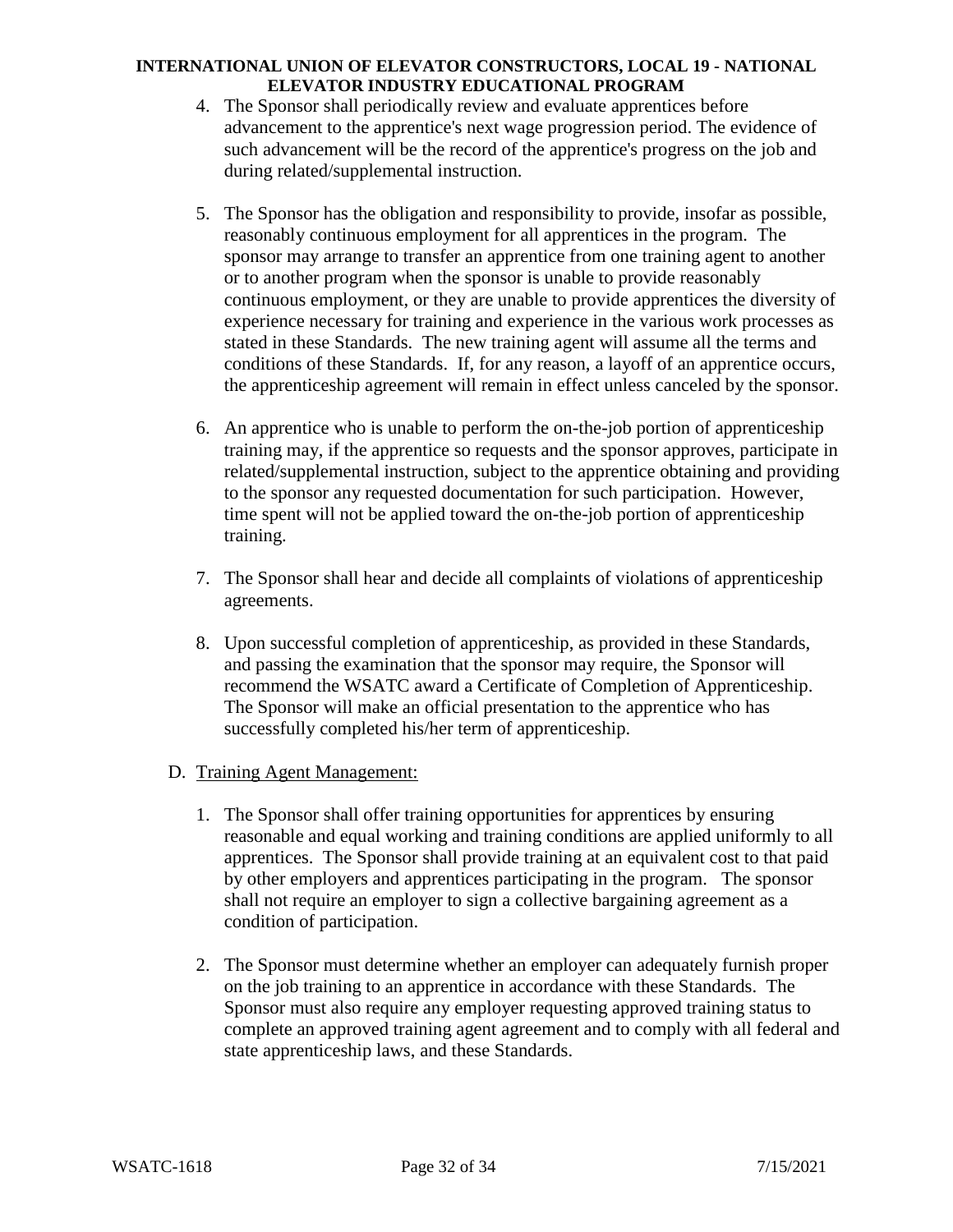- 3. The Sponsor will submit training agent agreements to the Department with a copy of the agreement and/or the list of approved training agents within thirty calendar days from the effective date. Additionally, the Sponsor must submit rescinded training agent agreements to the Department within thirty calendar days of said action.
- E. Committee governance (if applicable): (see WAC 296-05-009)
	- 1. Apprenticeship committees shall elect a chairperson and a secretary who shall be from opposite interest groups, i.e., chairperson-employers; secretary-employees, or vice versa. If the committee does not indicate its definition of quorum, the interpretation will be "50% plus 1" of the approved committee members. The Sponsor must also provide the following information:
		- a. Quorum: **A quorum for the transaction of business must consist of at least two (2) employer and two (2) employee representatives.**
		- b. Program type administered by the committee: **Group Joint**

**Committee members will be removed for inactivity or failure to abide by the policies and procedures of this committee. A member who fails to attend three (3) consecutive committee meetings will be deemed inactive.**

c. The employer representatives shall be:

| <b>David Koenig, Secretary</b> | <b>Scott Adams</b>              |  |
|--------------------------------|---------------------------------|--|
| <b>Mitsubishi</b>              | <b>Otis</b>                     |  |
| 127 10th Street South #100     | 3315 S 116th St, #149           |  |
| Kirkland, WA 98033             | Seattle, WA 98168               |  |
| <b>Amy Lobdell</b>             | <b>Larry Shelton</b>            |  |
| Kone                           | <b>Schindler</b>                |  |
| 8343 154th Ave NE, STE #100    | 15413 NE 95th St                |  |
| Redmond, WA 98052              | Redmond, WA 98052               |  |
| <b>Autumn Hawes, Alternate</b> | <b>Bob Hallameck, Alternate</b> |  |
| <b>Schindler</b>               | <b>TK Elevator</b>              |  |
| 15413 NE 95th St               | 12530 135th Ave NE              |  |
| Redmond, WA 98052              | Kirkland, WA 98034              |  |

d. The employee representatives shall be:

| Patrick Strafer, Chair | <b>Jim Norris</b> |
|------------------------|-------------------|
| 2264 15th Ave W        | 2264 15th Ave W   |
| Seattle, WA 98119      | Seattle, WA 98119 |